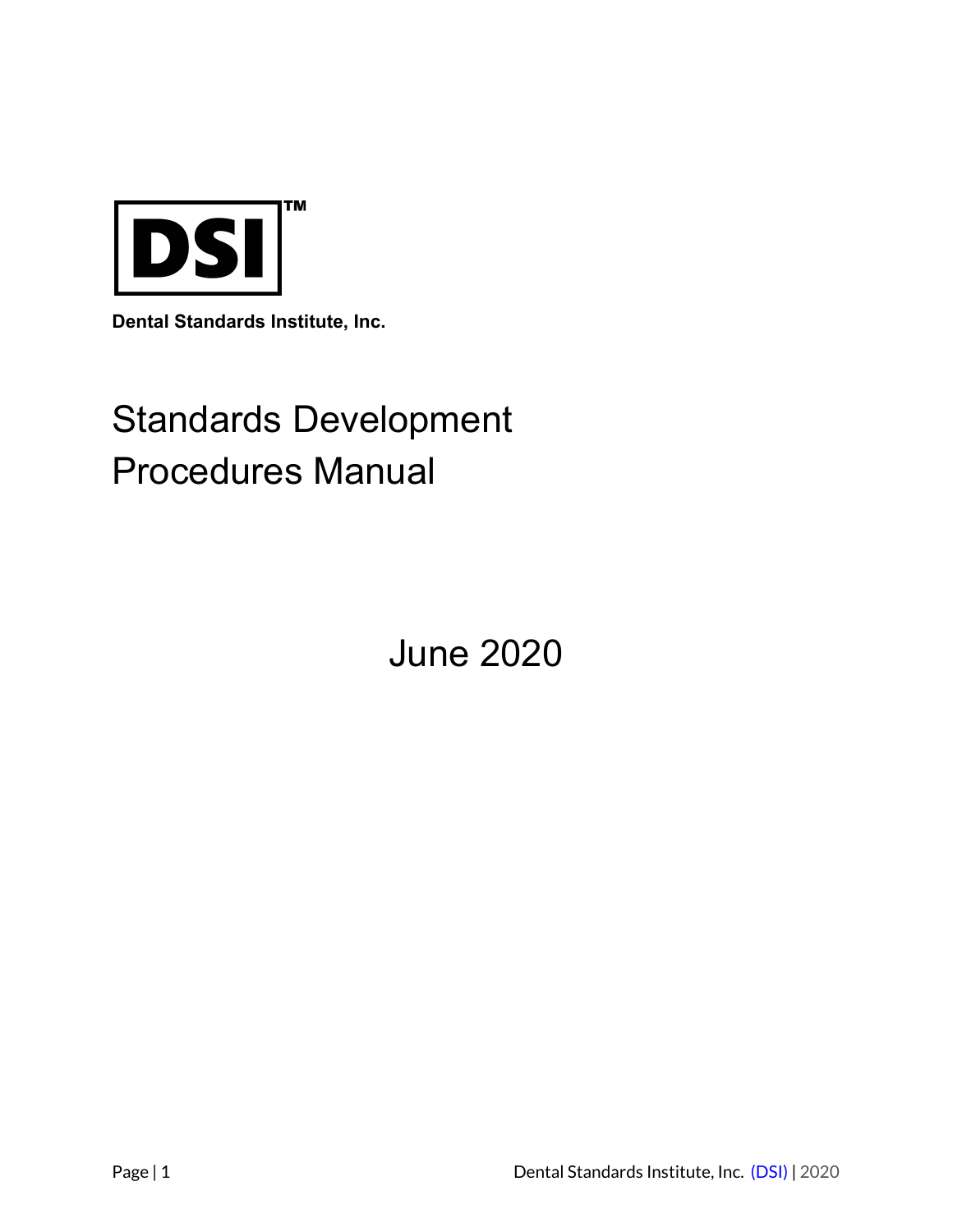# Version 3, Approved by: DSI Board of Directors on 6/4/20 ANSI Approval: Pending

# Mission statement

Dental Standards Institute, Inc. provides education, service and Standards through collaborative leadership to promote regulatory compliance, excellence in care and ease of electronic interoperability for healthcare professionals, patient safety and public protection.

# Copyright ©2020 Dental Standards Institute, Inc. (DSI™ )

This document may be printed and reproduced only by DSI and its member boards.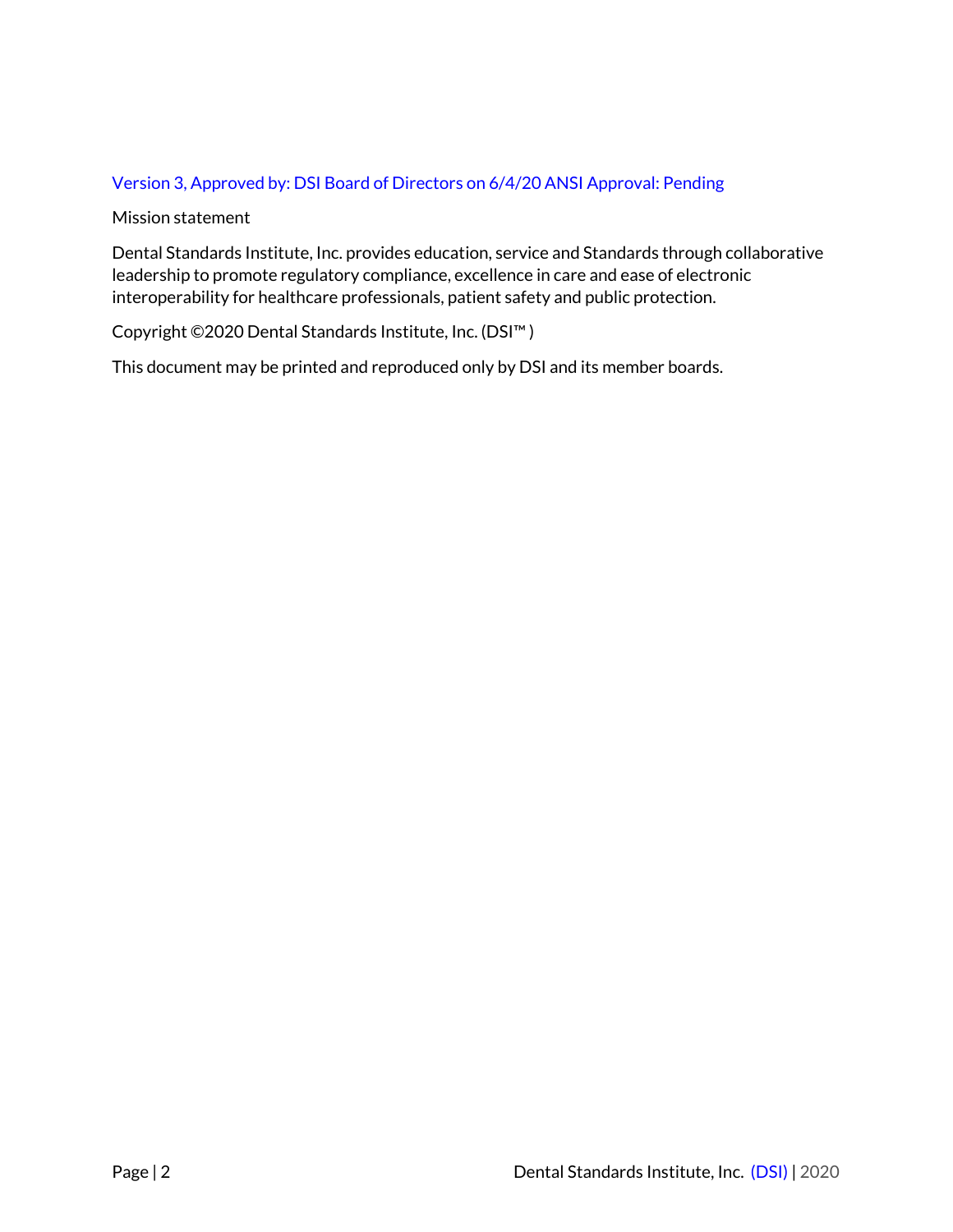# Table of Contents

| 2. |  |
|----|--|
| 3. |  |
|    |  |
|    |  |
| 6. |  |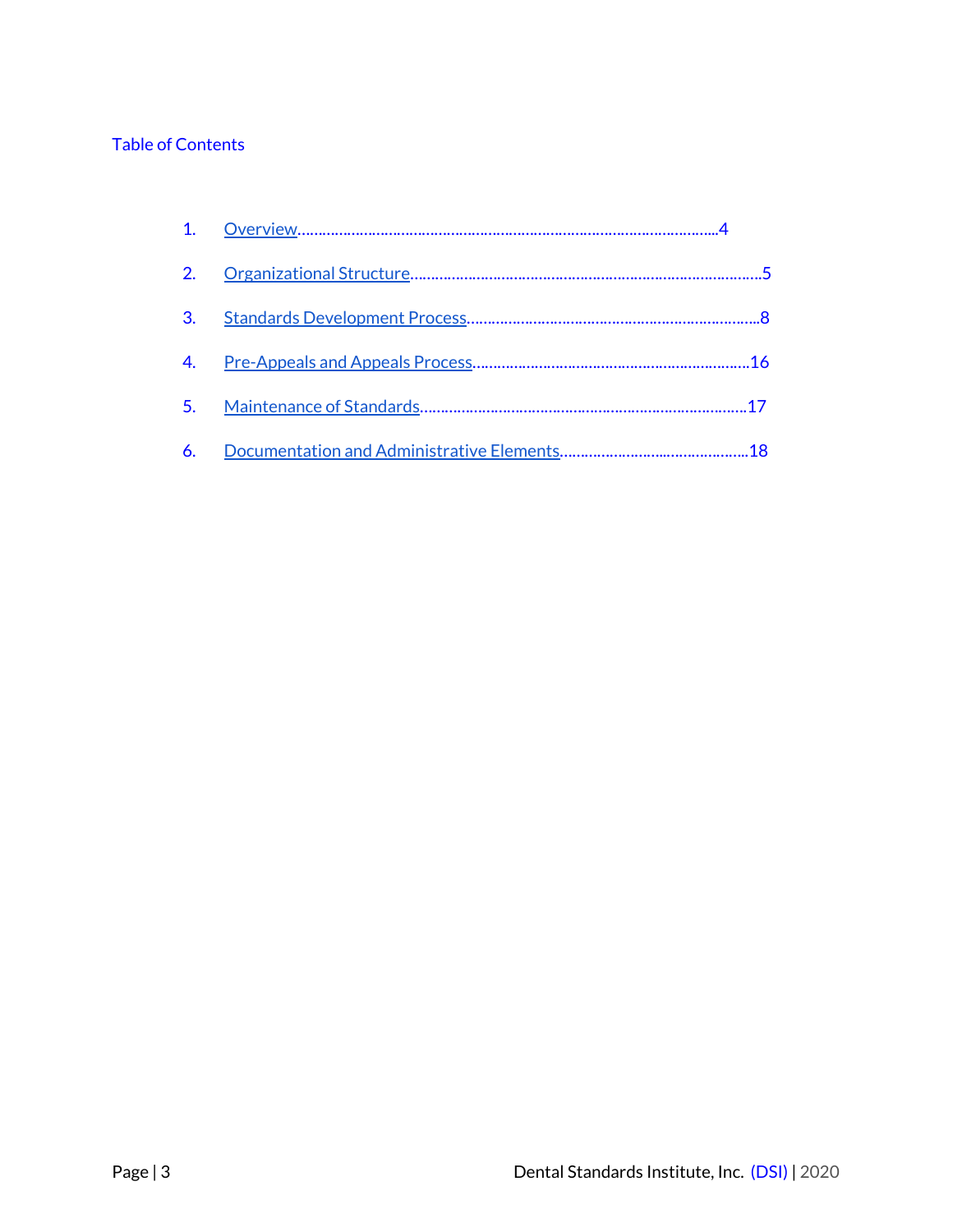# <span id="page-3-0"></span>**1.0 Overview**

In conformity with guidance from the American National Standards Institute (ANSI) for organizations seeking accreditation as a Standards Development Organization (SDO), Dental Standards Institute, Inc. (DSI) has prepared the DSI Standards Development Procedures Manual (Procedures Manual) to provide the operational guidelines to be adhered to during the Standards development process. This manual is in compliance with the ANSI Essential Requirements (AER). The Procedures Manual is to be a resource and provide guidance to be followed for the Standards development activities of DSI and provide information on the process for all interested parties.

DSI agrees to update the Procedures Manual as required for continued SDO accreditation. Changes may occur as a result of new guidance from ANSI, the ANSI Executive Standards Council or published changes and updates to the AER. Substantial changes to this document will be provided to the ANSI Executive Standards Council for approval. All revisions shall be noted with a version number and approval date and shall be approved by the DSI Board of Directors.

Editorial changes or modifications to the procedures in the Procedures Manual as determined by DSI will be provided to ANSI for their approval, as required, and for their records. Revisions to the document and a record of the changes will be maintained by DSI.

The public may access this document and view the most updated version on the DSI website at [dentalstandardsinstitute.com](http://www.dentalstandardsinstitute.com/).

The DSI Board of Directors approved this DSI Standards Development Procedures Manual on August 1, 2019.

# 1.1 Scope and Rationale for DSI Standards Activities

DSI is an organization whose purpose is to provide an organization through which boards of dentistry act and counsel together on matters of common interest and concern affecting the public health, safety and welfare, including improving the transfer and storage of the Electronic Dental Record (EDR) containing electronic Personal Health Information (ePHI), as well as creating the opportunity for accelerating the development of technologies through shared platforms.

In support of DSI's mission, the purpose of creating a Standards Development Organization is to promote increased recognition and voluntary adoption of DSI's Standards of excellence in the regulation of dental practice through dental offices' collaboration throughout the United States and territories.

In cooperation with and support of its members, DSI continues to promote uniform high Standards in the regulation of dental practice communication through setting and maintaining electronic security requirements which are recognized throughout the United States and its territories. In addition, the Standards provided by DSI and implemented through its members, increase public protection and provide consumer confidence in the quality of dental practice, the communication process, and Standards for competency in the dental profession. DSI recognizes the important need to publish voluntary consensus Standards in the field of interoperability of ePHI.

Working with the broader partnership of regulatory boards, professional associations, and educational organizations, DSI is seeking to promote the voluntary adoption of electronic communication Standards to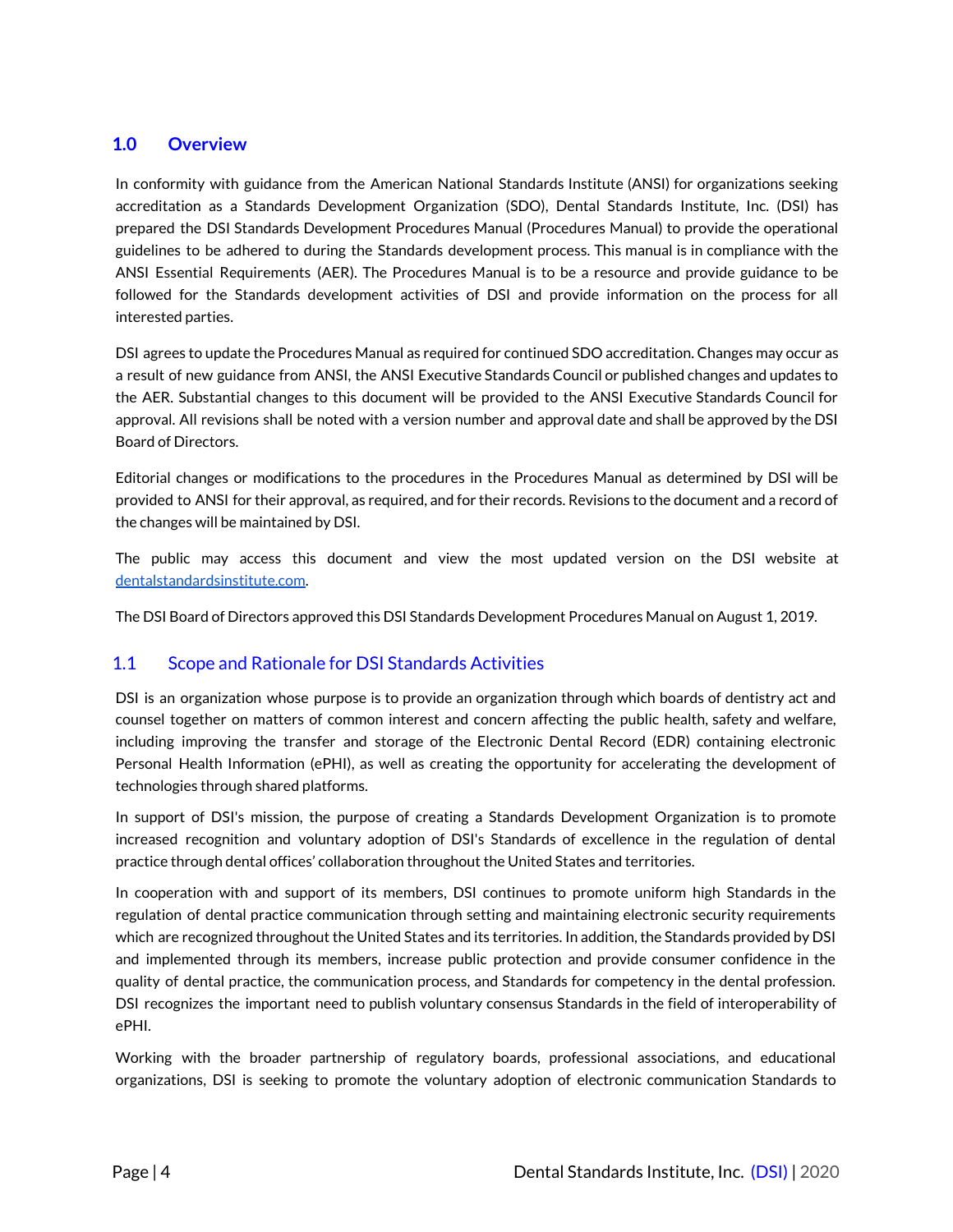demonstrate harmonization in the Standards development process.

It is the intention of DSI to propose Standards in the regulation of dental practice and interoperability requirements which:

- a. Document accepted security protocols;
- b. Establish fundamental definitions and terms; and
- c. Specify quality characteristics for performance.

These Standards will be representative of the perspectives of multiple Stakeholders—consumers, users, employers, government agencies, the regulatory community and healthcare providers. The Standards proposed by DSI will not favor, nor will they disadvantage, any participating Stakeholder.

The Standards proposed by DSI will be developed in such a way as to be easily adopted by the regulatory community for which DSI provides services and support. The Standards will represent the highest level of professional competency defined by the assessment development procedures of DSI which is recognized as the leader in interoperability competency and assessment.

The DSI proposed Standards will include the principles, design, development, implementation, model rules, policy statements, competence assessment, and continued maintenance requirements of interoperability regulation. The scope is further defined by DSI policies and procedures which govern the development and implementation of assessments and competency guidelines. The scope of Standards proposed by DSI will encompass the body of knowledge and direction of electronic record transference which is considered to be the highest Standard of entry-level practice as demonstrated by its adoption.

# <span id="page-4-0"></span>**2.0 Organizational Structure**

# 2.1 Organization and Sponsorship

The DSI Standards Development Committee (DSIDC) is a committee appointed by the DSI Board of Directors. The Board of Directors will appoint a Chair of the committee. The DSI Chief Executive Officer or designee (CEO) will staff the DSIDC. The DSIDC will be responsible for oversight, direction, strategy, implementation and maintenance of the DSI Standards development process. The DSIDC is responsible for adhering to the guidelines provided in the Procedural Manual, the AER, and the ANSI Executive Standards Council direction. Development of Standards will be consistent with the mission and direction of DSI for the benefit of public protection.

DSI will sponsor and fund all costs of Standards development operations and provide support to the DSIDC to carry out the activities of the Standards development process on a continuing basis.

# 2.1.1 DSIDC Membership

The DSIDC membership will include, at a minimum, three members plus the Chair. All members will serve a term of four years and members may reapply for membership on the consensus body after the close of their second term. Criteria for membership shall include: willingness to serve, interest and knowledge of the ANSI SDO process, and appropriate technical and professional expertise or knowledge. The CEO, DSI Board of Directors, or the DSIDC may recommend the addition of technical experts, consultants, or others who may be hired or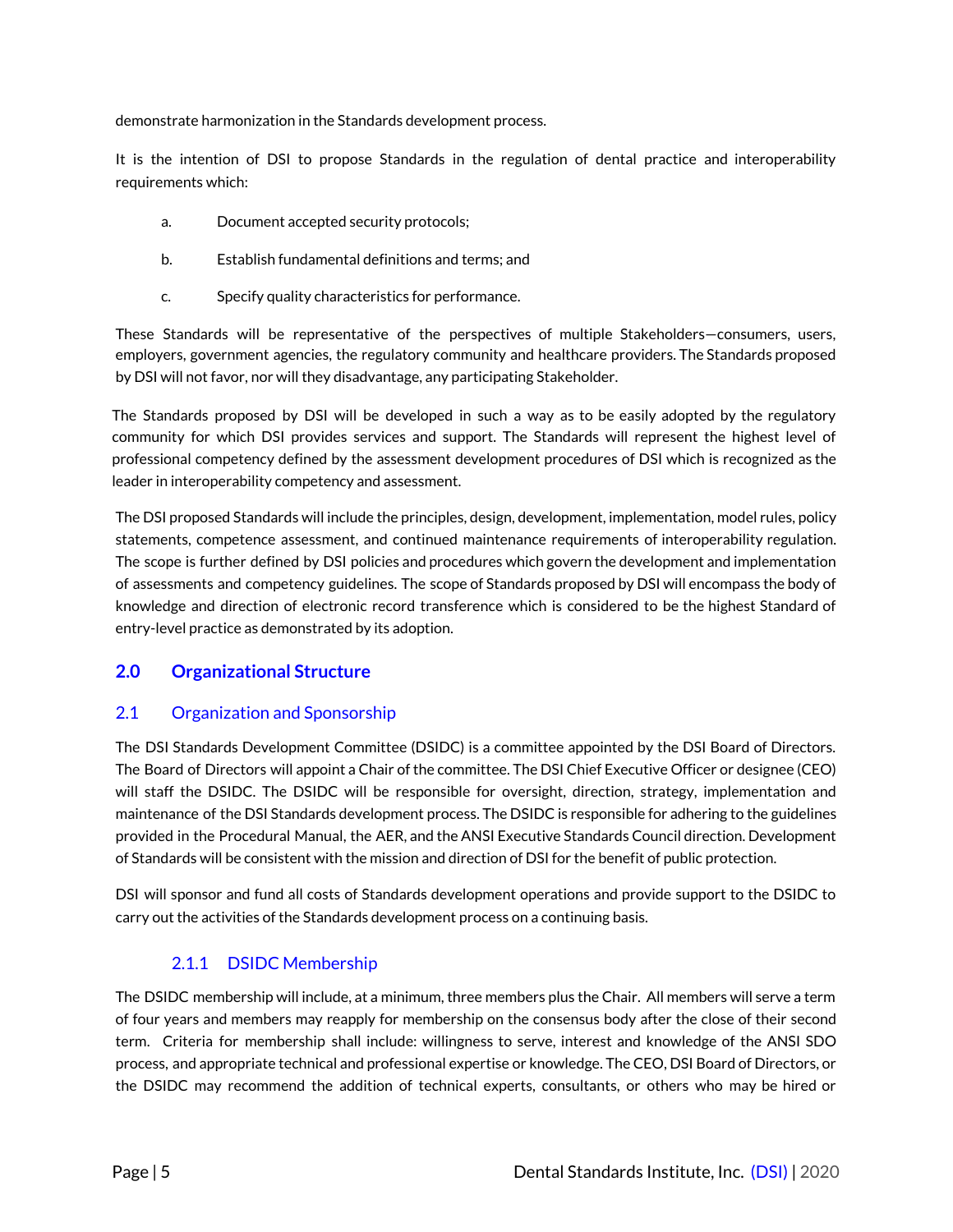contracted with to assist the DSIDC in the completion of their work. While technical experts may be recommended to DSIDC membership, no unreasonable restriction will be placed as a condition of voting membership on the consensus body. The appointment process will take into consideration the need for continuity of experience. New committee members will be trained and provided information on the SDO process.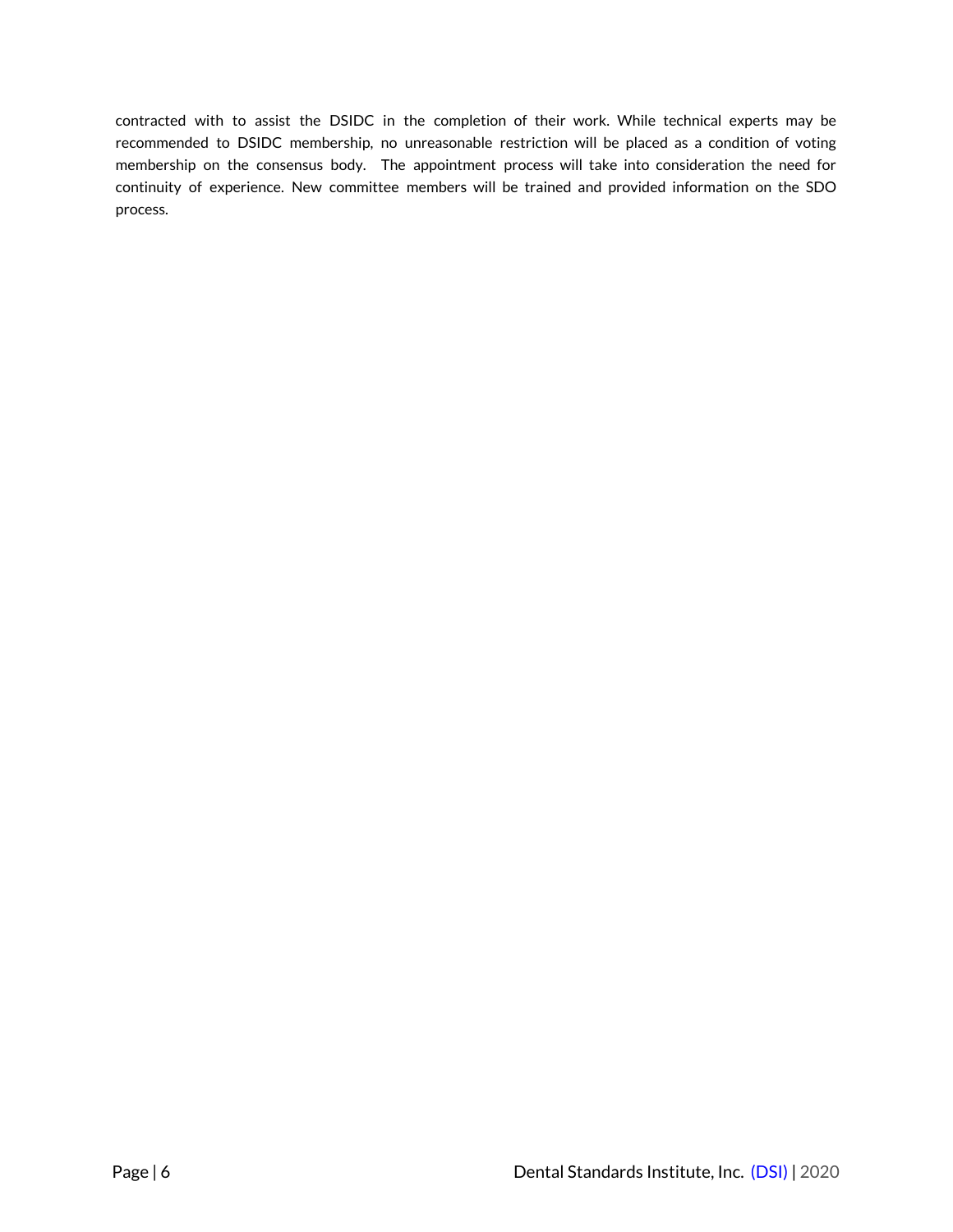# 2.1.2 DSIDC Chair

The Chair will be appointed by the Board of Directors. The Chair will serve a term of two years and may be appointed for no more than two terms.

# 2.1.3 Responsibilities of the Chair

The Chair will provide guidance to the DSIDC and coordinate the work of the DSIDC with ANSI. The Chair will be the point of contact for ANSI. The Chair may delegate to the CEO operational activities, including but not limited to, preparing all ANSI materials; updating all materials as required; maintaining records of the SDO process; sending all official notices and correspondence to ANSI; serving as the contact for audits and re-accreditation; providing response to audit reports; receiving information from ANSI during the SDO process; and preparing and maintaining a training plan and informational documents for all persons who serve on the DSIDC. The Chair and/or the CEO will be responsible for the training and orientation of DSIDC committee members on the SDO process; coordination and communication of all ANSI requirements to the DSIDC; and management of the project consistent with ANSI requirements.

# 2.1.4 Responsibilities of the DSIDC

The DSIDC will operate according to the guidelines of the Procedures Manual and under the direction of the DSI Board of Directors. The DSIDC will be responsible for the following:

- a. Providing continuity, oversight and administration of DSI's Standards activities.
- b. Reviewing and approving the Procedures Manual and revisions as required.

c. Reviewing and approving the application for SDO status, changes or requirements as noted by the Executive Standards Committee (who have oversight and approval functions for the SDO process) and/or ANSI, and review of audit findings by ANSI upon reaching SDO status.

d. Implementing the SDO process in conformity with ANSI guidelines, to include record keeping and maintenance of Standards.

e. Considering all Standards to be proposed for the SDO process, including recommendations from outside the DSIDC.

f. Reviewing existing Standards for the prevention of duplication of effort and the implementation of harmonization of the Standards process with interested parties prior to the implementation of proposed Standards. (See Section 6.4)

g. Providing recommendations for balloting participants and definition of consensus groups appropriate to the Standard being proposed.

- h. Maintaining consensus body lists and rosters.
- i. Suspending non-participating consensus body members.
- j. Overseeing compliance of the voting process to conform to the AER.
- k. Submitting recommendations for any technical support, subcommittees or other additional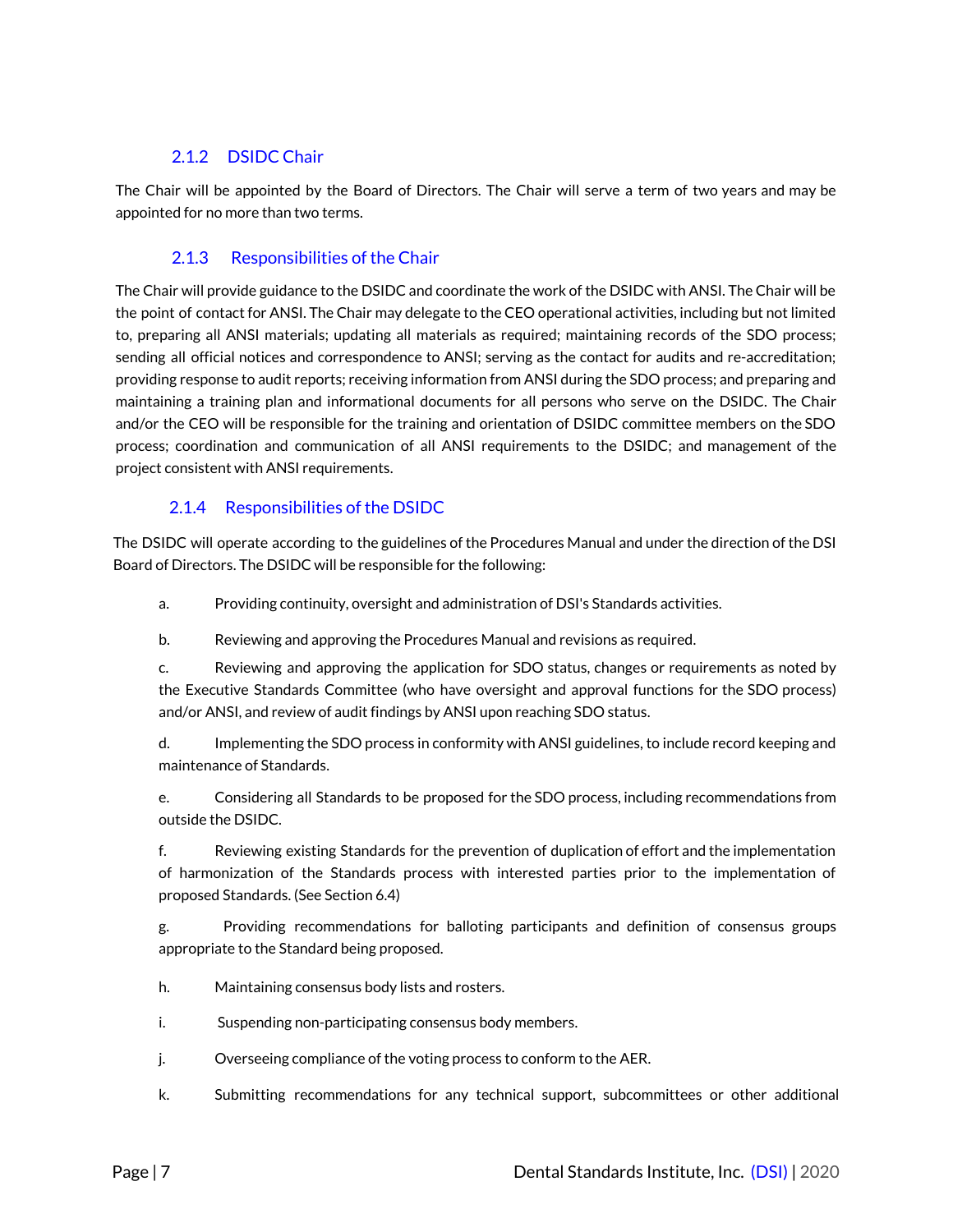requirements needed for the successful implementation of the SDO process.

l. Assisting the CEO and/or the DSI Board of Directors in the selection of Subject Matter Experts (SMEs) as needed for any technical committees required.

m. Approving a nomenclature scheme for the organization of DSI Standards.

n. Assisting in the contact of interested parties as requested to seek harmonization and coordination of Standards.

- o. Providing oversight to the balloting process to assure consensus is reached.
- p. Assisting in the written response to negative or opposing ballots and comments.
- q. Evaluating the potential of pursuing international recognition for Standards as requested.
- r. Determining if discontinuation of a Standards project is advisable.

# 2.1.5 Meetings of the DSIDC

Meetings of the DSIDC will be held at least annually at the DSI office or other location to be determined. Other required functions and contacts of the DSIDC may be accomplished through conference call or email correspondence from the Chair or the CEO. Announcements of the meetings will be published 45 days in advance on the DSI website. Non-DSIDC members and other interested parties may request in writing to either (a) attend the meeting in person or (b) provide materials for consideration at the meeting. Materials for consideration may include, but are not limited to proposals for Standards to be submitted for approval through the SDO process by DSI. All requests must include a rationale. Nonmember attendance at the meetings is at the discretion of the DSIDC based on review of the information provided in the request. Requests must be in writing and submitted to the Chair or the CEO a minimum of 30 days prior to the meeting. The Chair or CEO will respond in writing to all requests.

# 2.1.6 Minutes of the DSIDC Meetings

Minutes of the meetings of the DSIDC must be maintained by the CEO permanently and will be confidential to the DSIDC, Chair, DSI Board of Directors, and CEO. Any requests for review of minutes must be in writing and provide a rationale. The DSIDC will respond in writing to any requests, but is under no obligation to provide the minutes to anyone with the exception of requests from ANSI. Minutes of the DSIDC meetings will be supplied to ANSI in accordance to the AER.

# 2.2 Appeals Committee

The Board of Directors will appoint an ad hoc work group for appeals known as the Appeals Committee, during the SDO process in the event of appeals of action or inaction. The Board of Directors may appoint the Appeals Committee to serve as needed for the time period required to satisfy the appeals process. Appointments for membership of this ad hoc work group will be made on the basis of only procedure as related to the Standard under consideration or to the action or inaction appealed as determined by the Board of Directors. A minimum of three and a maximum of five independent persons will be appointed to adjudicate the appeals process. The committee will be populated by qualified, fair and impartial individuals. Appeals Committee members will be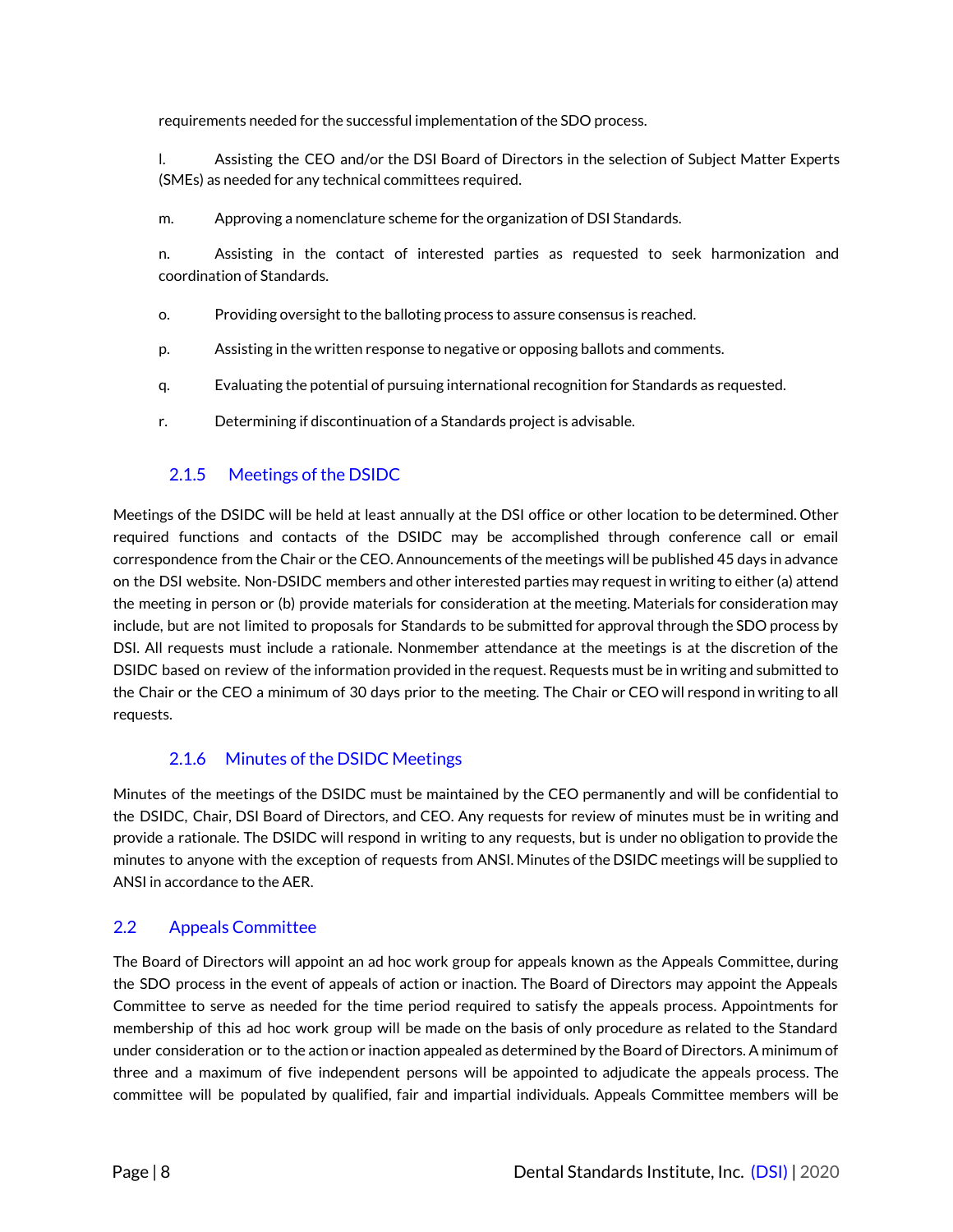required to sign an agreement regarding DSI copyright as noted in section 6.6.1 and a Standard DSI conflict of interest statement.

# 2.3 Technical Committees

Technical committees will be appointed by the DSI Board of Directors, based on advice and recommendations from the DSIDC. Appointments for membership of this work group will be made on the basis of technical and professional expertise related to the Standard under, as determined by the Board of Directors. A minimum of three and a maximum of five independent persons will be appointed to the Technical Committee. The committee will be populated by qualified, fair and impartial individuals.

Technical committees will assist the DSIDC in writing proposed Standards and providing interpretations as needed. Technical committee members will be required to sign an agreement regarding DSI copyright as noted in section 6.6.1 and a Standard DSI conflict of interest statement.

# 2.4 Consensus Bodies

Consensus bodies are groups chosen to participate in the approval process of American National Standards (ANSs) as required by the AER. These groups are chosen based on their expertise and/or interest in the Standards being proposed. The DSIDC will define consensus bodies and their membership for each Standard proposed. Membership will be determined based on requirements in the Standards Development Process outlined in section 3.0.

# <span id="page-8-0"></span>**3.0 Standards Development Process**

The following steps shall be followed by the DSIDC in compliance with the AER. The Chair or the CEO at the direction of the Chair will be directly responsible for all documents filed with ANSI; for confirmation of receipt of each; and for maintaining a record of all action items completed to record the due process required.

# 3.1 Proposed Standard

A Standard may be proposed for the SDO process by the Chair, the DSIDC, the DSI Board of Directors, a member of the DSI Executive staff, a Member Board representative, or an interested party who uses the process outlined in 2.1.5. All proposals for Standards must be reviewed and evaluated by the DSIDC for their appropriate nature to the scope of the Standards included in the DSI SDO description in 1.1 Scope and Rationale for DSI Standards Activities. Proposed Standards must also be evaluated for potential overlap or duplication (see 2.1.4.f) prior to approval for the SDO process.

# 3.2 Approval Process

The DSI Board of Directors will review all proposals submitted by the DSIDC and must approve the Standard prior to beginning the formal process of Standards approval.

# 3.3 Regulatory Adoption

To facilitate voluntary adoption by regulatory groups, the DSIDC will review each draft Standard for the following criteria: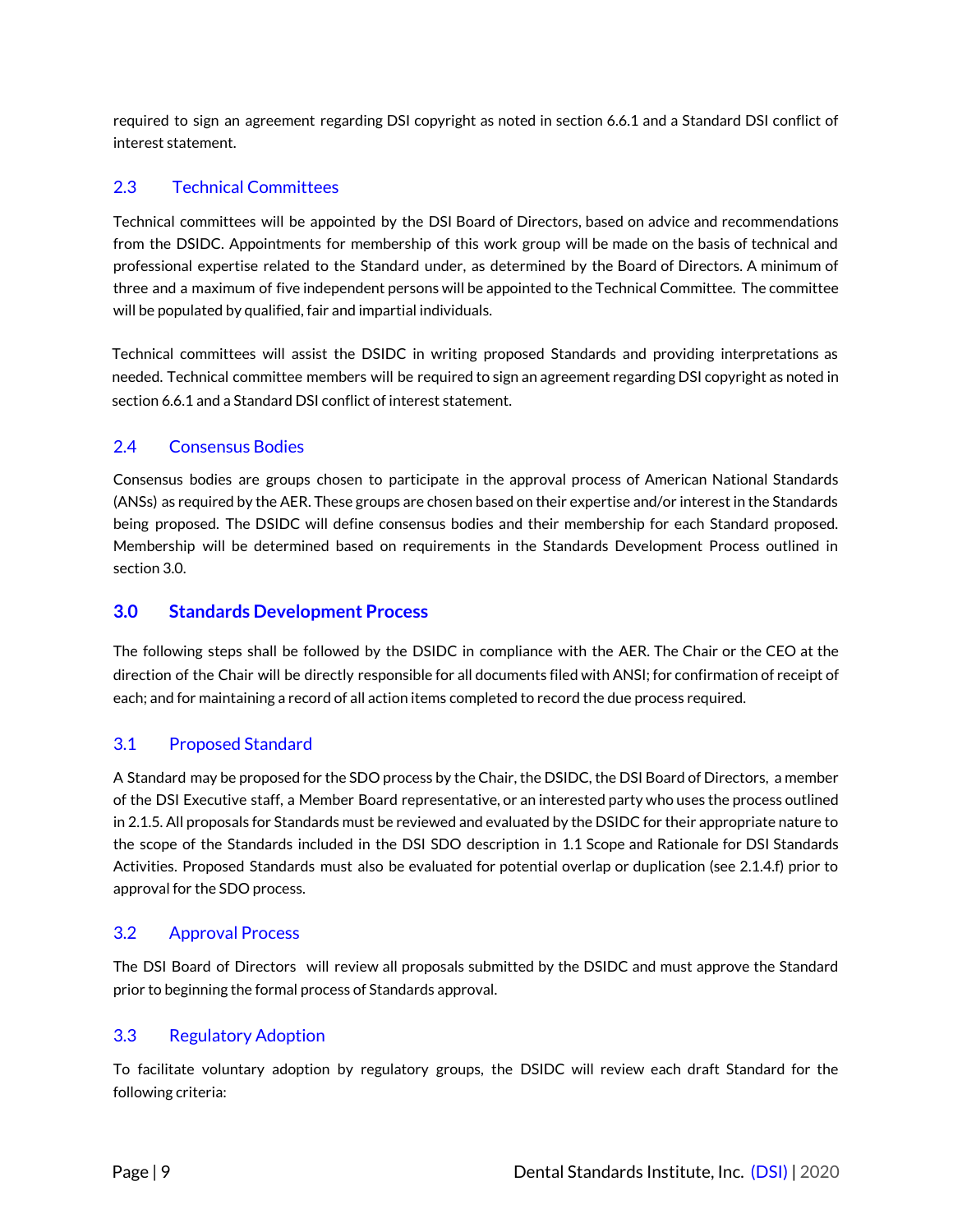- a. Written to be suitable for reference.
- b. Representative of best practice.
- c. Acceptable and endorsed by Stakeholders.
- d. Readily accessible to the public.
- e. Enforceable (in a regulatory context).

#### 3.4 Submission Requirements

Each proposed Standard must contain the following elements as required by the AER:

- a. Title and proposed nomenclature.
- b. Statement of scope.
- c. Explanation of need.
- d. Identification of Stakeholders.

e. Existing Standards—information that may have a bearing on this project which relate to existing Standards, if existing Standards are present.

- f. Supporting materials as required.
- g. Written interpretation of the Standard.

#### 3.5 Preliminary Review

DSIDC will prepare a preliminary draft document for review of Stakeholders after filing of the ANSI Project Initiation Notification System (PINS) form and the formal and public review of no less than 30 days. This will aid in the development of the preliminary draft. DSIDC will use this step to gather preliminary comments or to make changes to the draft Standard prior to official filing with ANSI.

# 3.6 Project Initiation Notification System (PINS) Form and Public Review

ANSI requires that the initiation of a new Standard activity or revision to an existing Standard be noted by filing of the ANSI Project Initiation Notification System (PINS) form. The CEO will file this form electronically, upon approval by the DSIDC. This form will be used by ANSI to provide public notice in the ANSI Standards Action publication. This begins the formal process and public review of no less than 30 days.

The PINS Form shall also include a statement to be published as part of the PINS announcement:

- a. The statement of explanation of the need for the Standards project; and
- b. Identification of the Stakeholders who are likely to be impacted by the Standard.

#### 3.6.1 Comments to PINS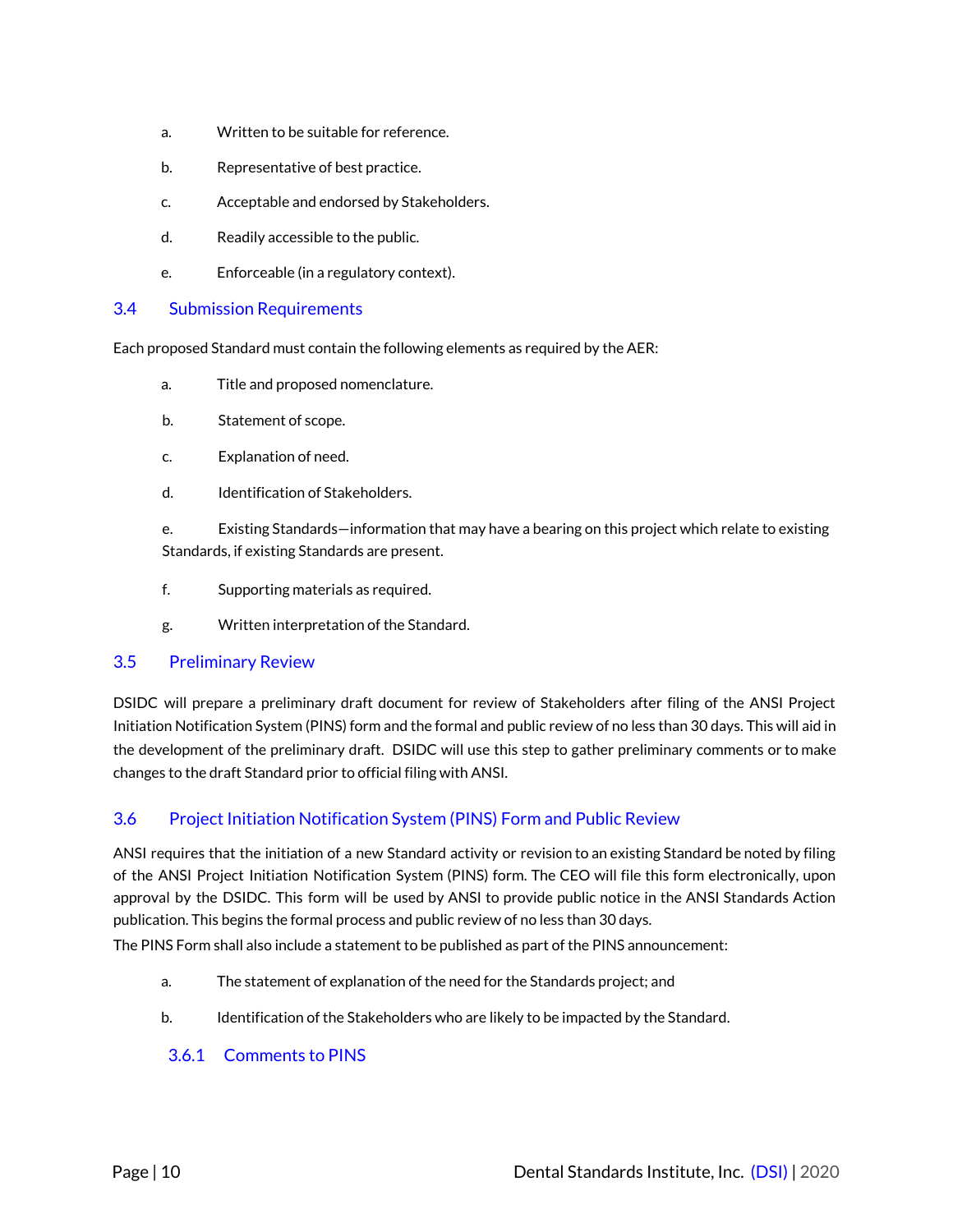Resulting comments shall be handled in accordance with AER section 2.5, subsections 2.5.1.2 and 2.5.1.3.

# 3.7 Deliberation Report

The documentation of the outcome of the deliberation (Deliberation Report) shall be conveyed in writing within 30 days after the conclusion of deliberation by the DSIDC to the commenter and shall be provided to ANSI. If more than one deliberation is required, a report from each shall be retained and sent to ANSI.

Upon submission of the Deliberation Report, the DSIDC will proceed with the submission of the draft Standard for public review, depending upon the outcome of the process and consensus. If additional deliberations take place, they should not delay the submission of the draft for public review, and an updated Deliberation Report shall be conveyed within 30 days after each deliberation. Any actions agreed upon from the deliberations shall be carried out in a reasonably timely manner, but normally should not exceed 90 days following the deliberation.

Deliberation reports are to be included with the BSR 9 to the ANSI Board of Standards Review (BSR) for consideration should DSIDC ultimately submit the subject Standard to ANSI for approval. Stakeholders who were involved in the PINS deliberation process may also file separate Deliberation Reports with ANSI and the DSIDC within 30 days of the conclusion of any deliberation for consideration by the BSR, if the Standard is submitted to ANSI for approval.

DSIDC will attempt to develop a consensus on whether and how the Standards development project should proceed.

# 3.8 Balance

The goal of the DSI is to achieve balance as defined in 2.3 of the AER. DSI will work diligently to achieve balance, recognizing that unless this goal is met, the Standards process cannot move forward. DSI is committed to the concept of balance and will include all Stakeholders and interested parties in the process to assure a balance of interests and that the process is not dominated by one group based upon size, position, leverage, strength, or representation to the exclusion of others.

No single interest category will constitute more than one third of the membership of the consensus body dealing with safety-related Standards.

#### 3.9 Openness

The public review process and the formation of the consensus body are open to all interested parties, whether or not they are members of DSI or DSI associate members.

DSIDC will consider the views and objections of comments from the public review process as well as from the votes of the ballots from the consensus body. The public review process and comments may originate from responses to ANSI Standards Action, DSI publications and website notices, and related industry publications.

DSIDC will continuously direct outreach efforts to Stakeholders to achieve balance during all phases of the SDO process, including initiation, maintenance and renewal of Standards. Documentation of the outreach by DSIDC will be available to ANSI upon request and will be available for ANSI audit. Evidence will include documented efforts to reach all materially affected and interested groups. Such documentation will be retained in accordance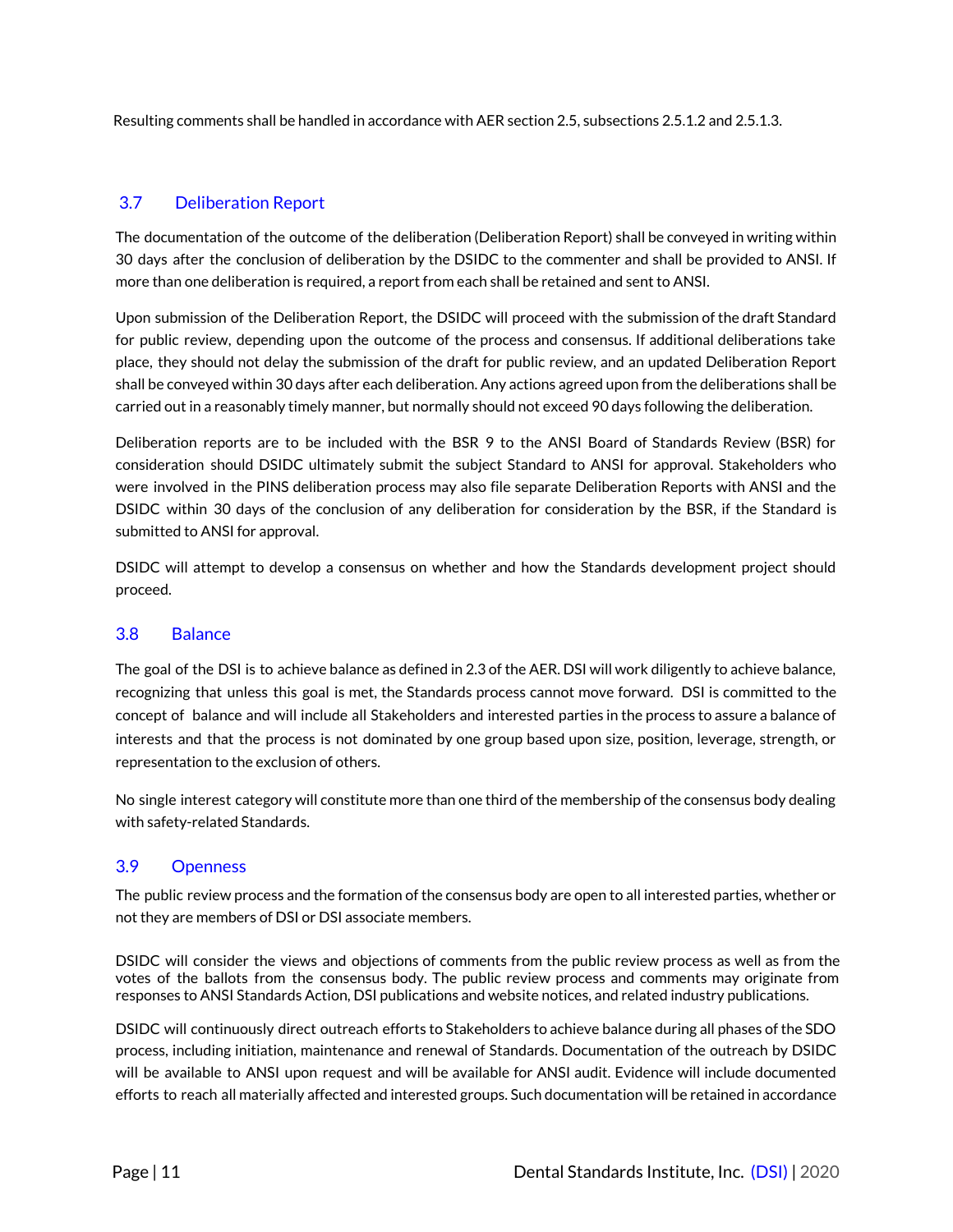with section 6.2 Records Retention Policy.

## 3.10 Consensus Bodies Included

Consensus bodies are composed of persons who vote on approval of ANSs. In accordance with AER requirements for Openness (1.1) and Balance (1.3), participation will be open to all persons who are directly and materially affected by the activity in question. There shall be no undue financial barriers to participation. DSI recognizes the need for including all Stakeholder groups materially affected by the proposed Standards in the consensus bodies. To this end, consideration for initial consensus bodies will include all Stakeholder groups listed and categorized below. Their relationship to DSI is defined in 3.9, consistent with the intent of the ANSI Standards process and the relationship of such entities to DSI as a not-for-profit organization in the regulatory field.

#### 3.11 Stakeholder Lists

Stakeholder Lists shall comply with AER requirements for openness, lack of dominance and balance.

Stakeholders may be participants in the balloting process and shall be known as ballot participants. Each member will be assigned one interest group as indicated on their ballot. Each ballot participant must be a bona-fide representative of the defined category to assure they are representative of that interest group.

As per AER 2.3 (balance), the Stakeholders and interest categories appropriate to the development of consensus in any given Standards activity are a function of the nature of the Standard being developed. Accordingly, the DSIDC will be careful to define and include all Stakeholder lists specifically for each Standard that is to be balloted so as to assure appropriateness of Stakeholders/interest groups.

Voting rights are neither conditional upon membership in any organization nor restricted based on technical requirements. There will be no financial barriers to participation in the voting process.

Members from each group will be assigned to one of the following defined interest categories: professional association, employer, consumer, user, general interest, and producer, as appropriate. Professional associations include those organizations that represent the dental professionals in the arena of professional development, employment and membership services. Employers hire, train and manage dental professionals and include, but are not limited to dental systems, DSO's, dental schools, clinics, small practice settings, and individuals. Consumers include the general public. Users include dentists, dental professionals, regulators and others who implement the Standards. The general interest category includes educators. Producers include testing companies who produce Standards in assessment.

In compiling the consensus body, consideration will be made that a) no single interest category will constitute more than one-third of the membership of the consensus body dealing with safety related Standards or b) no single interest category constitutes a majority of the membership of a consensus body dealing with any other Standards, not relating to safety.

# 3.12 Consensus Body Notice

Notice will be provided to each person by electronic means inviting them to participate by commenting on the proposed Standard. The written notice will be based on recommendations by the DSIDC, the interest of each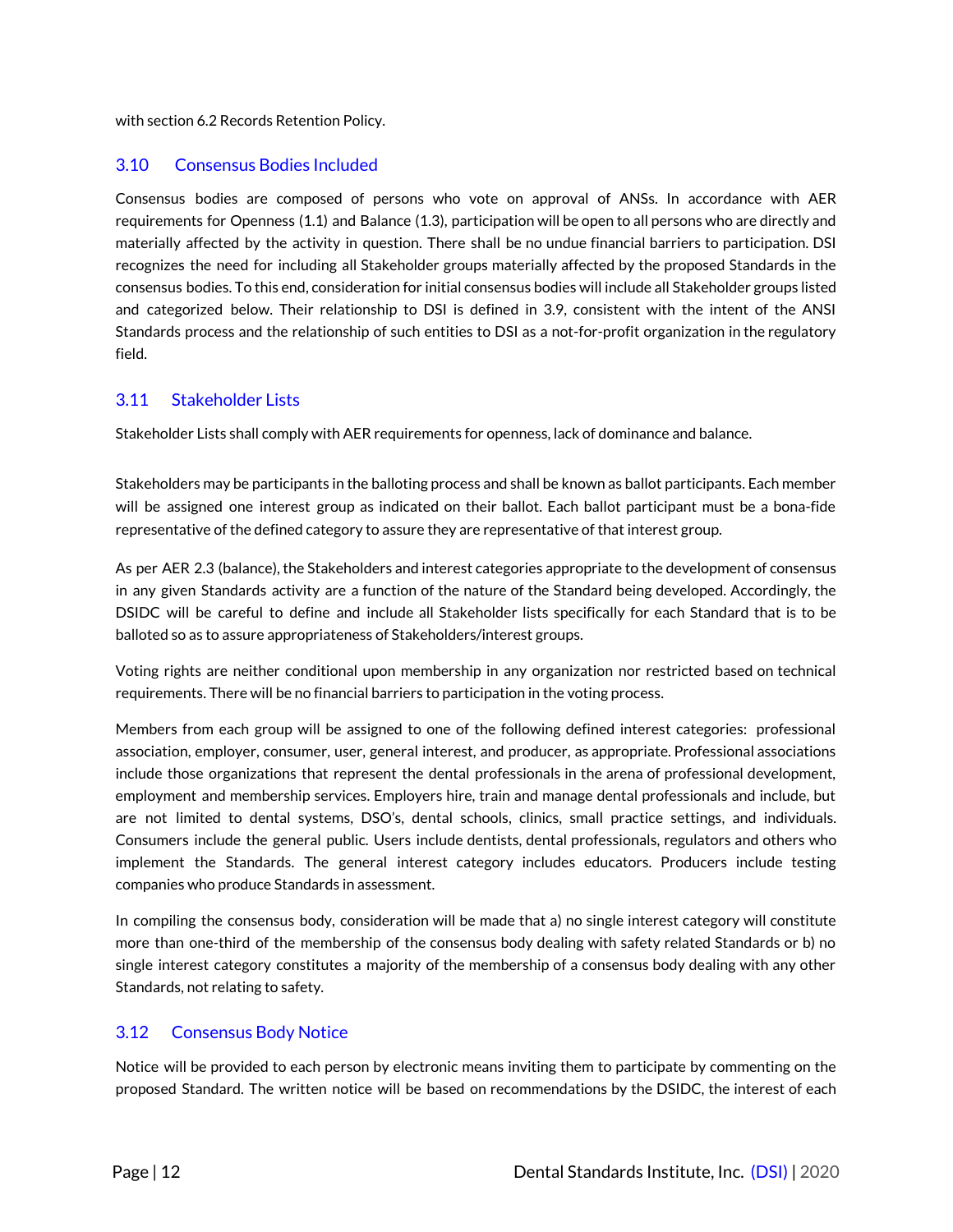person and the category they represent. Each person will be provided a minimum of 30 days from the date of the letter, to respond whether they are willing to participate by commenting on the proposed Standard.

The defined interest categories will be monitored throughout the notice process to attain balance in agreement with section 3.8. Additional notices will be sent out as needed to achieve balance of representation. The CEO will maintain a record of all notices sent, responses and a final total of representation for each group.

# 3.13 BSR-8

The BSR-8, the Standards Action Public Review Request, is a required ANSI form used to record the Standard and is provided to the public for review via ANSI publications. The DSIDC will review and approve the filing of form BSR-8 by the CEO. The CEO will file BSR-8 with ANSI electronically and confirm its receipt. Copies of the date of filing and receipt and acknowledgment by ANSI are to be retained in the DSIDC Standards records. DSI will publish announcements of the draft Standard for public review on its website [\(www.dentalstandardsinstitute.com](http://www.dentalstandardsinstitute.com/)). The DSI website will include a description of the ANSI process, how to participate, and how the public may respond to the draft Standard.

# 3.14 Ballot Instructions

Ballots will be sent to all members of the consensus body electronically with complete copies retained at DSI by the CEO.

Ballots will include the following:

a. Recipient demographic information, defined category of interest and consensus body representation. A copy of the proposed draft Standard and all required information.

- b. A written interpretation of the Standard for clarification (if requested).
- c. Notice that all ballot procedures will be completed by electronic format.
- d. The draft Standard marked "COPYRIGHT DSI."
- e. Requirement to acknowledge the DSI copyright information and agreement.
- f. Instructions that copying the draft Standard is not permitted for other purposes.
- g. Date and location of publication of the Standard and due date for written responses to comment.
- h. Indication that non-agreement to these terms will result in non-participation in the balloting process.
- i. Deadline for response and how and to whom to respond,
- j. Indication of requirement for written responses.
- k. Instructions on how to respond to record ballot properly. (Sections 3.17 and 3.18).
- I. Instructions on the appeals process.

#### 3.15 Reminders

After a period of 14 days, DSI will send electronic reminder notices to all ballot participants alerting them of the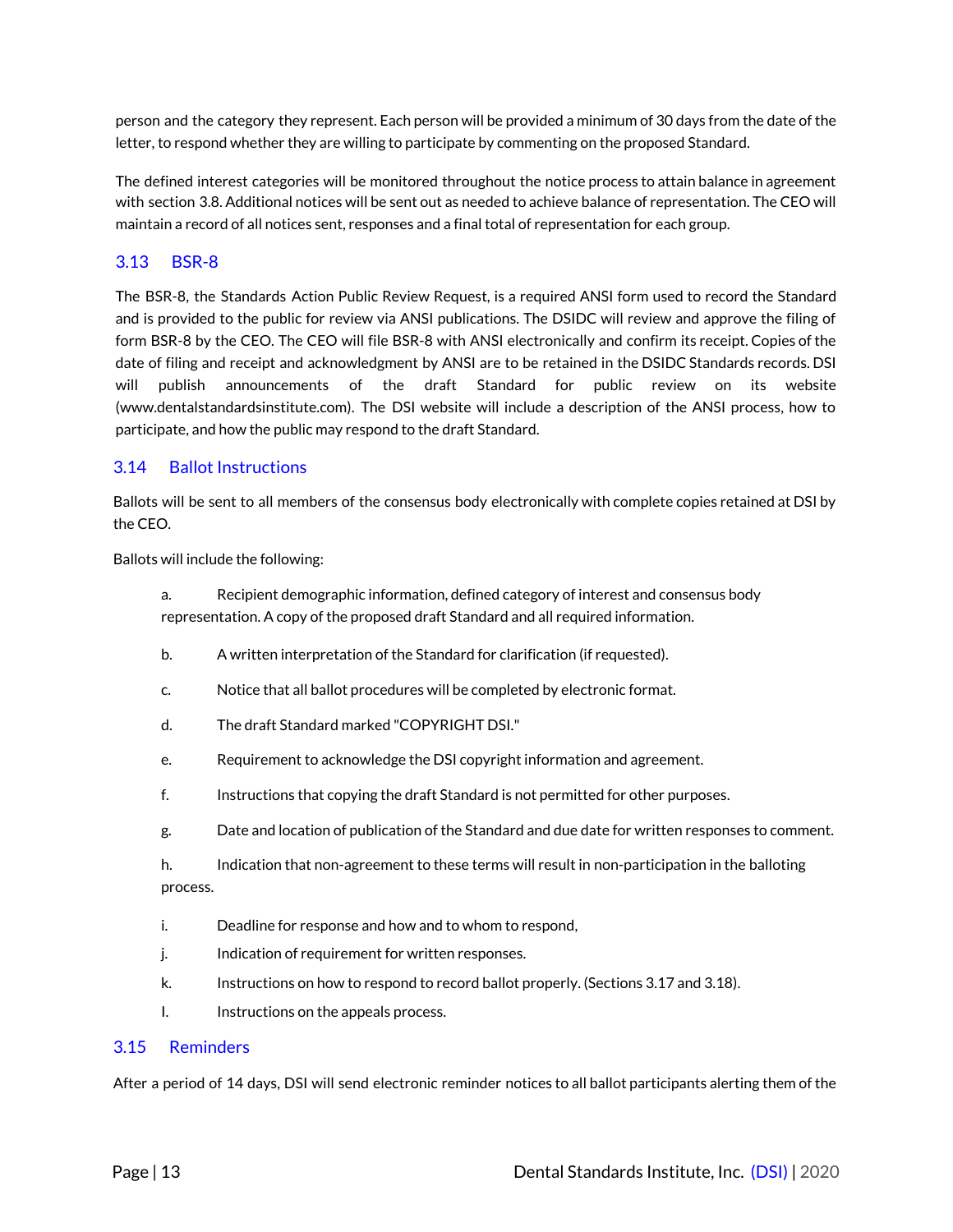deadline for response.

# 3.16 Due Process

The DSIDC will seek consensus through the consensus body balloting. The DSIDC will respond to all written comments whether positive or negative from both public review and votes of the consensus body balloting and will publish the comments and the responses on the DSI website for public review. In addition, all comments and responses will be sent to all ballot participants. The CEO will maintain a record of all responses in the DSIDC records and will make these available to ANSI and/or ANSI auditors as required. The CEO will maintain consensus body records that include, but are not limited to the ballot participant's name, the consensus body they represent, and their defined category.

#### 3.17 Participation

As part of due process, DSI will make every effort to obtain ballots from participants. If needed, a second electronic reminder will be sent to participants urging them to complete the process. The DSIDC will carefully review the responses to make certain that all affected parties are represented.

#### 3.18 Ballot Categories

Ballots may be filed as follows:

- a. Approve without comment;
- b. Approve with comment;
- c. Negative with comment providing written rationale and explanation; or
- d. Abstain (may or may not provide rationale).

#### 3.19 Negative Ballots

Views and objections of consensus bodies will be considered as required under section 2.6 of the AER regarding Consideration of Views and Objections.

Ballots may be filed as a negative vote and ballot participants are required to file a written rationale with the negative vote. By filing a comment with the negative ballot, these comments will assist the DSIDC in understanding the vote and in responding to the comment. Instructions will be included in the initial ballot to provide every opportunity to the ballot participants to record both their negative vote and the rationale. It is the responsibility of the ballot participant to provide the written rationale. No attempt can be made to resolve the objection unless the participant provides a rationale for the objection.

The DSIDC will respond to all negative ballots in writing, including those resulting from the public comment review and ballot participants. In the response, the DSIDC will explain in detail why the negative comment was accepted and if the Standard is modified accordingly. If it is the consensus of the DSIDC not to accept the negative comment for use in modifying the Standard, the DSIDC shall explain their rationale for this decision.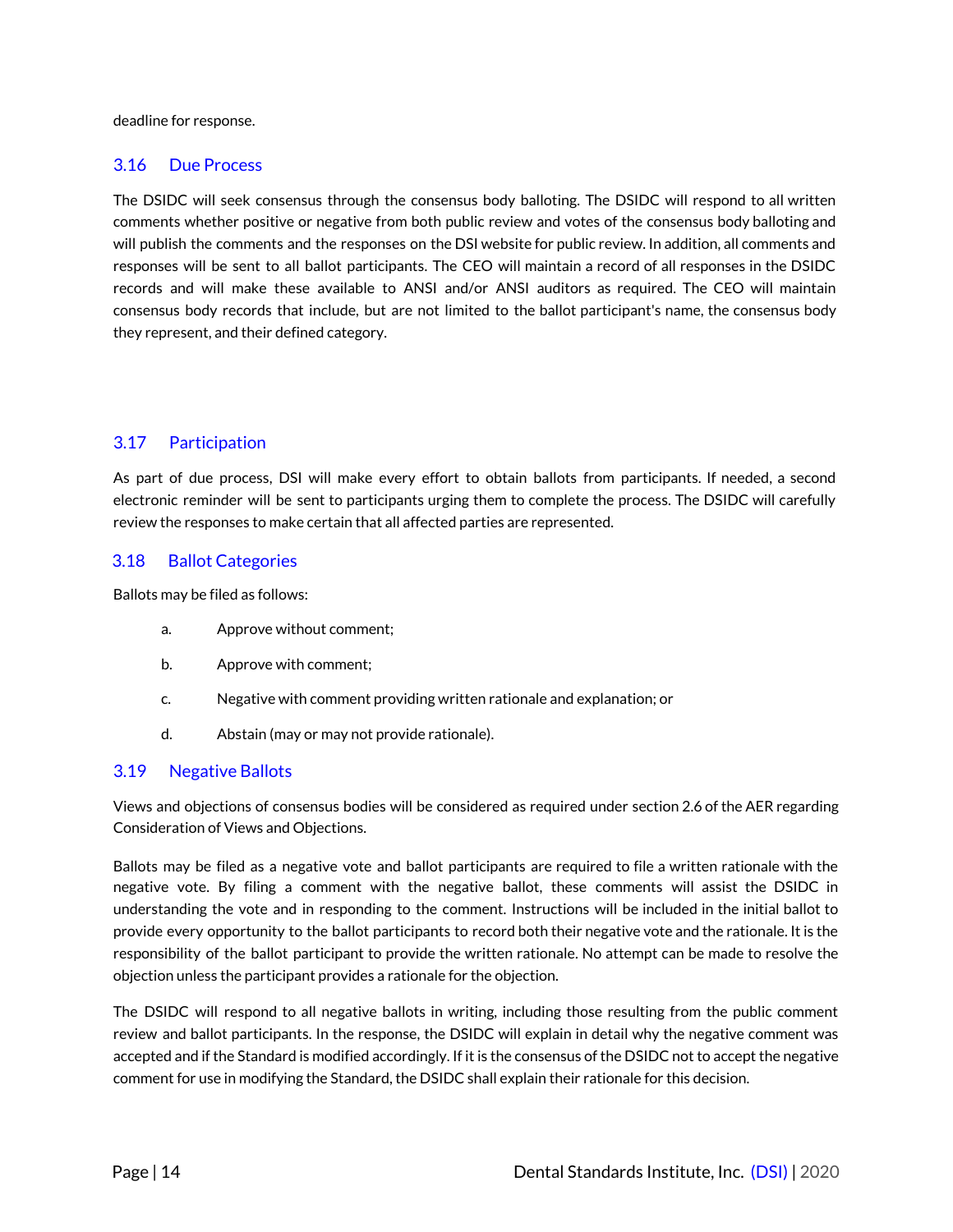In responding to negative ballots, the DSIDC will provide instructions to the objectors on how to appeal the process. Written interpretation of the Standard will also be provided by the DSIDC to prevent misunderstanding of the draft Standard, upon request.

Unresolved negative ballots will be reported to ANSI as part of the records of the process. Negative ballots received from public comments will also be recorded. Responses shall be provided to public comments if contact information is provided.

In the case of negative ballots involving technical issues, the DSIDC may request the advice of a technical committee (section 2.3) or consultant(s) (section 2.1.1) to assist in reviewing the objections and developing the response. All attempts at resolution of negative ballots should be published. Names and demographics of the negative comments are not to be included in these publications unless permission is granted by the participant.

# 3.20 Recirculation and Procedural Appeal

Comments received which are not related to the proposed Standard under review will be documented but considered a new proposal and not appropriate to the draft Standard.

# 3.20.1 Circulation and Recirculation

The DSIDC will circulate all comments received during a ballot to all ballot participants to provide more information to participants.

In addition, the DSIDC will recirculate all unresolved public review comments and unresolved votes from consensus members, along with attempts at resolution and any substantive changes. This recirculation will be sent directly to all unresolved objectors and to all ballot participants in order to provide them an opportunity to respond, reaffirm, or change their vote. Notice of instructions and timeframe for response (30 days from the date of recirculation) will be included in the recirculation. Record of recirculation will be maintained with the DSIDC records by the CEO as well as any resulting changes in votes. Objections which are not resolved shall be reported to the ANSI Board of Standards Review and maintained as evidence for review by ANSI. Each unresolved objection and attempt at resolution, and any substantive change made in a proposed America National Standard shall be reported to the consensus body in order to afford all members of the consensus body an opportunity to respond, reaffirm, or change their vote.

# 3.20.2 Procedural Appeal

The DSIDC will publish a notice of the right to appeal in writing in DSI publications and directly to all unresolved objectors, including those comments from the public and from ballot participants that they may appeal on procedural grounds. (See also 4.0 and 4.1)

# 3.21 Change of Negative Ballots

The DSIDC will inform the ballot participants of their options in the written response to negative ballots. If the negative ballot remains unresolved, the ballot participants have the following options: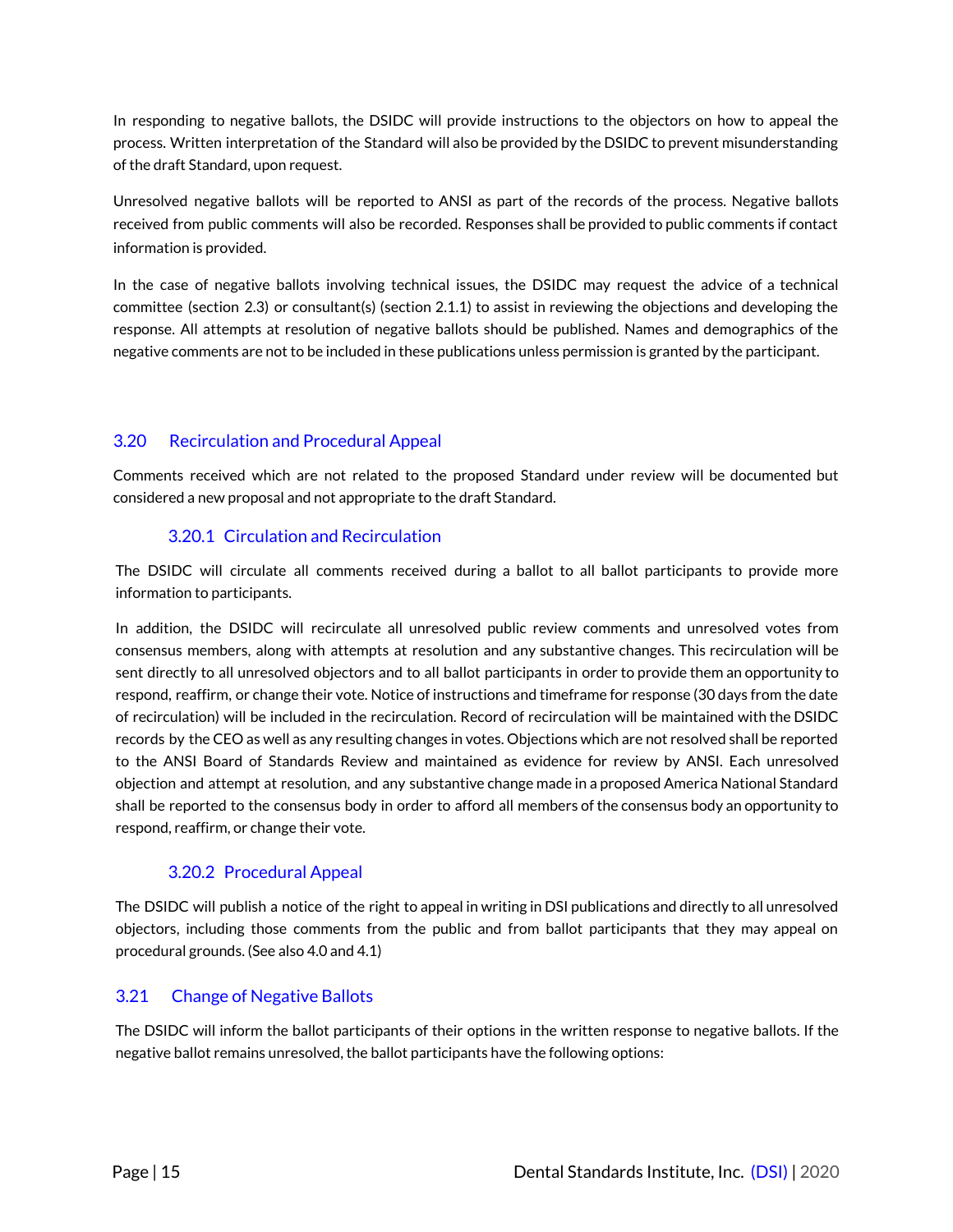- a. Negative votes may only be changed at the option of the ballot participant by written request; or
- b. For unresolved objectors, the right to appeal is available, see procedural appeal above.

The CEO will record all responses to the notice including any change of negative votes with the DSIDC records. Evidence of any change of voting will be documented and provided in writing as requested by ANSI and retained for ANSI audit.

# 3.22 Substantive Change to the Standard or Discontinuance

If substantive changes result to the Standard based on negative or positive comments from ballot participants or public comment, the Standard is to be republished and ballot participants and the public will be alerted to the changes. At this time, all ballot participants are to be apprised of their options to respond, reaffirm their original vote, or change their original vote.

If substantive changes occur during this process, the DSIDC is responsible for revision of the interpretation of the Standard for publication.

Such changes to the Standard require notice to ANSI for republication for public notice and review and comment in Standards Action for an additional period of 30 days; or 45 days if the changes are substantive and result in more than five pages in length.

# 3.22.1 Discontinuance

At this time, if significant negative comments have been received to indicate the discontinuance of the proposed draft Standard is a potential procedure, the DSIDC will discuss this option and determine whether or not to proceed with the process of approval or file a process of discontinuance with ANSI. Public notice will be made if discontinuance is determined.

#### 3.22.2 Minor Changes

Minor changes to the Standard, including typographical, editorial or grammatical changes do not require public notice and republication of the Standard.

#### 3.23 Consensus

After all necessary re-circulations are completed, the Appeals Process is concluded (if necessary), and the filing deadline for appeals has expired, the CEO will tabulate the votes from balloting, record whether or not consensus was reached, and provide the information to the Chair.

Consensus will be determined by:

- a. Receipt of a majority of ballots returned, including all abstentions (50% +2 of all sent); and
- b. Two thirds of those votes received (minus abstentions) represent positive votes.

#### 3.24 BSR-9 Report

The DSIDC is responsible for reviewing a report to ANSI which records the results of the balloting and achieving consensus. The report will verify the use of due process, including confirmation that a balance of interest was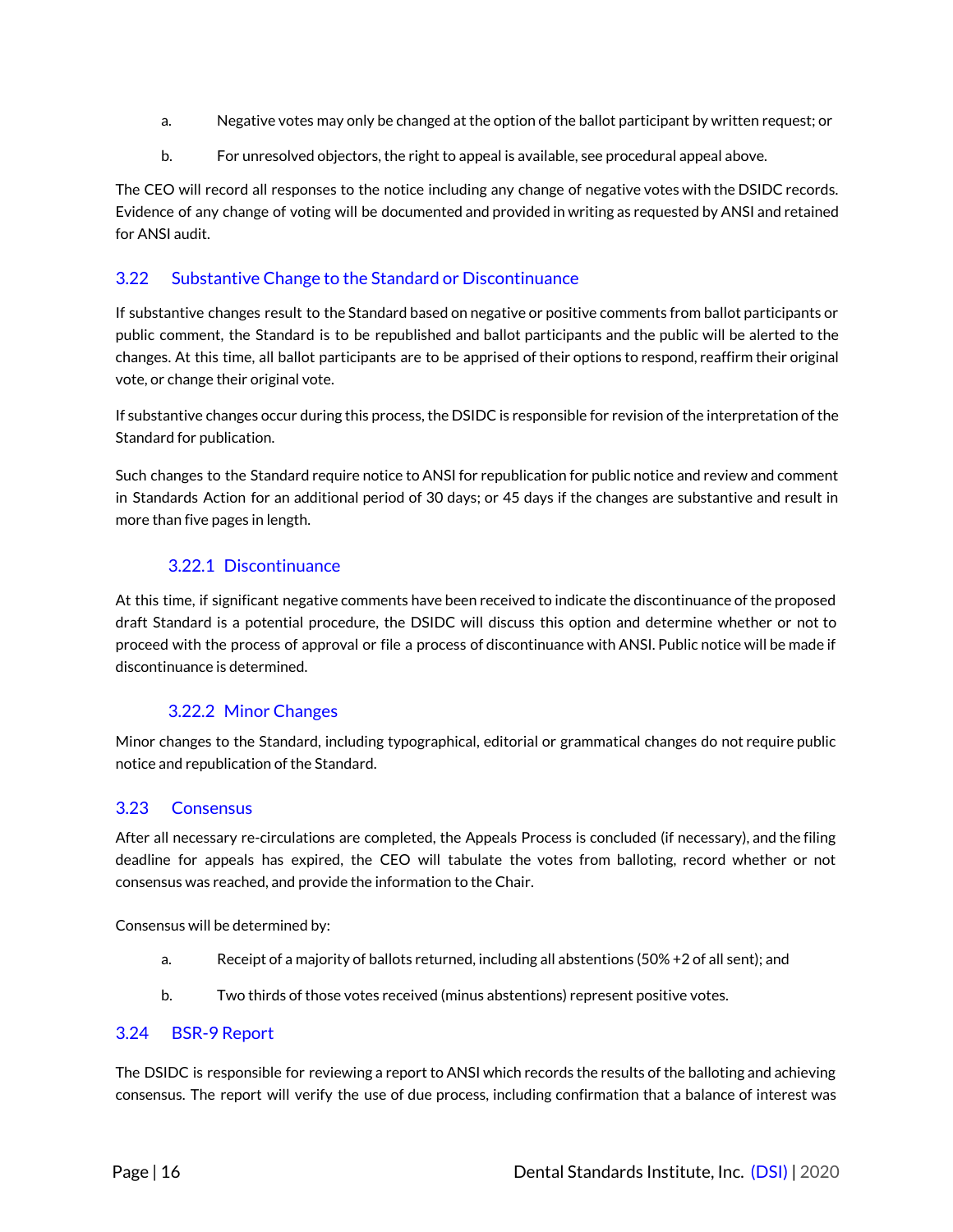achieved, and certify the results. The form BSR-9 will be provided with this report and will be filed electronically by the CEO upon approval by the Chair. The CEO will record the filing and response from ANSI and dates of filing. Ballot information must accompany this form. If requested, the Chair or the CEO will provide any additional information requested by ANSI. Deliberation report(s), if appropriate, will be included with the BSR 9. See also 3.6 Project Initiation Notification system (PINS) Form and Public Review.

# 3.25 Approval of an American National Standard (ANS)

After approval of all forms and accompanying information, and with clarification that due process was completed; ANSI will notify the Chair of the approval of the Standard as an ANS. Upon receipt of this notice, DSI may publish this declaration of an ANS in newsletters, trade journals, websites and other sources of information as it deems appropriate.

# 3.26 Publication of Standard

It is the responsibility of DSI to publish the Standard for use by the public. This publication must be completed within six months of the declaration of an ANS by ANSI. DSI will provide publication of the Standards to interested parties. The Standard will be made available on the following website for downloading as a PDF document: [dentalstandardsinstitute.com](http://www.dentalstandardsinstitute.com/).

# 3.27 Maintenance of Standards

The DSIDC is responsible for the maintenance and review of Standards in accordance with section 5.1 and 5.2.

# 3.28 Interpretation

As a requirement of the AER, the DSIDC will provide interpretations to the Standards as requested by any interested party, including participants in the balloting process, through public review and comment at any time during the Standards development process, including after the Standard has been published. Interpretation of the Standard is to prevent misunderstanding of the Standard or improper interpretations that might result in harm or misuse. Interpretations of the Standard will be included in its publication for clarification. Any revisions to the Standard will be accompanied by written interpretation.

# <span id="page-16-0"></span>**4.0 Pre-Appeals and Appeals Process**

The DSI appeals policy governs both appeals of action and inaction of DSI in regard to its American National Standards activities.

# 4.1 Pre-Appeals

Prior to the formal appeals process, the DSIDC will attempt to resolve complaints informally during a Pre-Appeals process by the DSIDC Chair or the CEO contacting the ballot participant to discuss the objection and present options to attempt resolution prior to an appeal. These results and the contacts, both written and oral, will be documented in the minutes of the DSIDC.

If the complaint is not resolved during the Pre-Appeals process, the Appeals Committee (See Section 2.2) will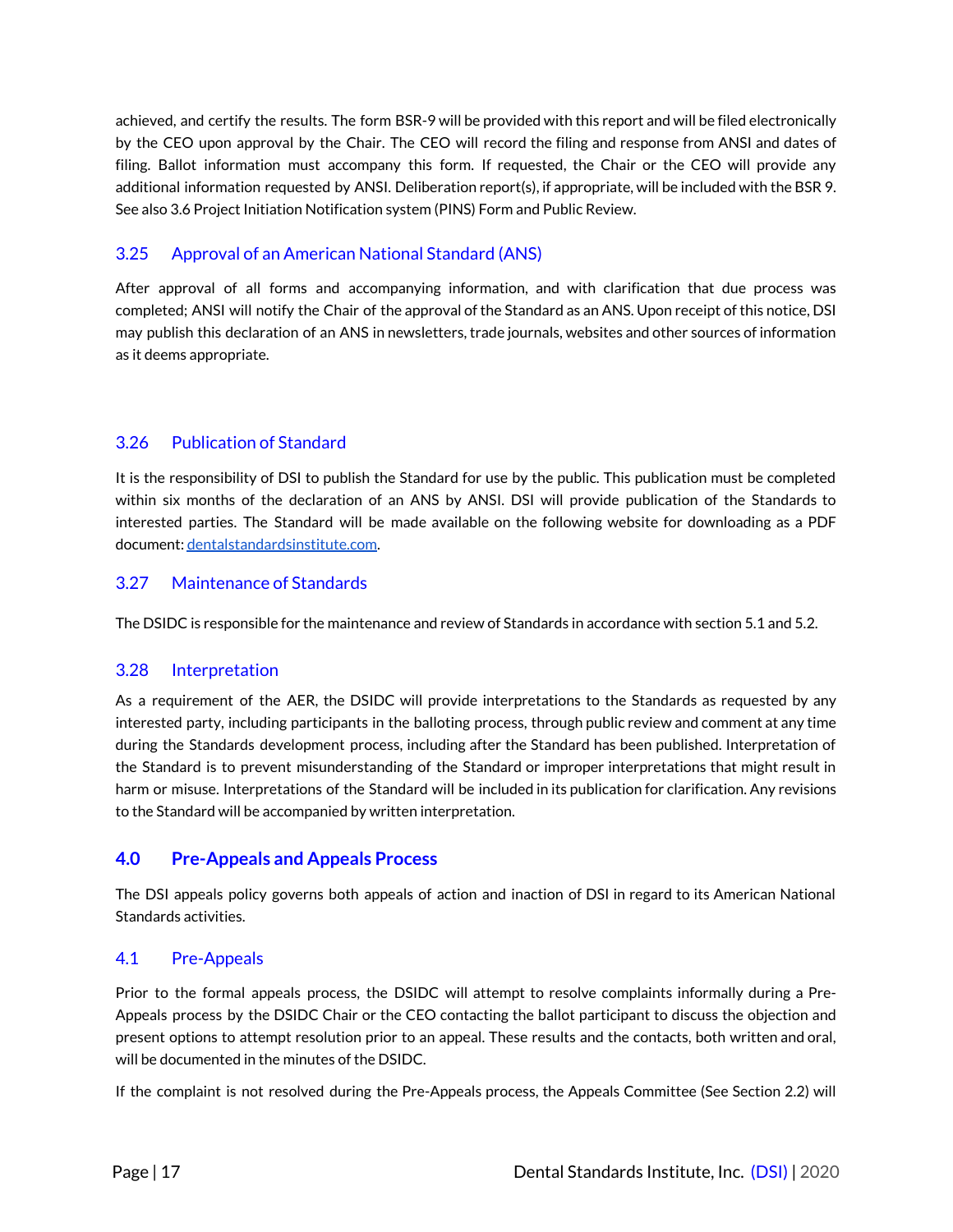review the complaint.

#### 4.2 Terms for Appeal

It is the responsibility of the person filing the appeal to provide a written description of the objection, a description of any adverse effects attributed to the Standards, and recommendations of what action(s) would satisfy the person filing the appeal. Procedural grounds may include whether or not a technical issue was afforded due process.

#### 4.3 Procedural Appeals

Appeals filed on procedural grounds will be reviewed by the Appeals Committee which will make a recommendation on how to proceed. A single member will be appointed to be responsible for responding to the issues raised by the appellant before the Committee. Recommendations will be conveyed in writing to the person filing the appeal within 30 days of receipt of the appeal by the Appeals Committee.

#### 4.4 Deadlines Appeals

#### Filing

Appeals must be filed in writing, and include all related documents and filed within 30 calendar days of publication of response to negative comments and notice of appeal or within 30 calendar days of the action to be appealed. An appeal may be submitted at any time with regard to an inaction.

## 4.5 Appeals Committee Notice

Notice of the appeals committee members will be provided to the appellants within 14 calendar days after receipt of the appeal.

#### 4.6 Conflict of Interest Notice

The appellant has 14 calendar days from the receipt of the appeals panel notice to file a conflict of interest notice to the DSIDC regarding members of the appeals committee.

#### 4.7 Appeals Decision Notice

A written notice of the appeals decision will be provided to the appellant no later than 45 calendar days after receipt of the appeal. The appeals decision notice will include the rationale for the decision and include all pertinent dates and facts regarding the appeal. The decision must represent a two-thirds majority vote of the appeals panel.

#### 4.8 Delays in Process

If a conflict of interest notice is filed and DSIDC determines that new appeals committee member(s) are appropriate based on the filing by the appellant, the appeals decision notice will be delayed by a mutually agreeable schedule between the DSIDC and the appellant.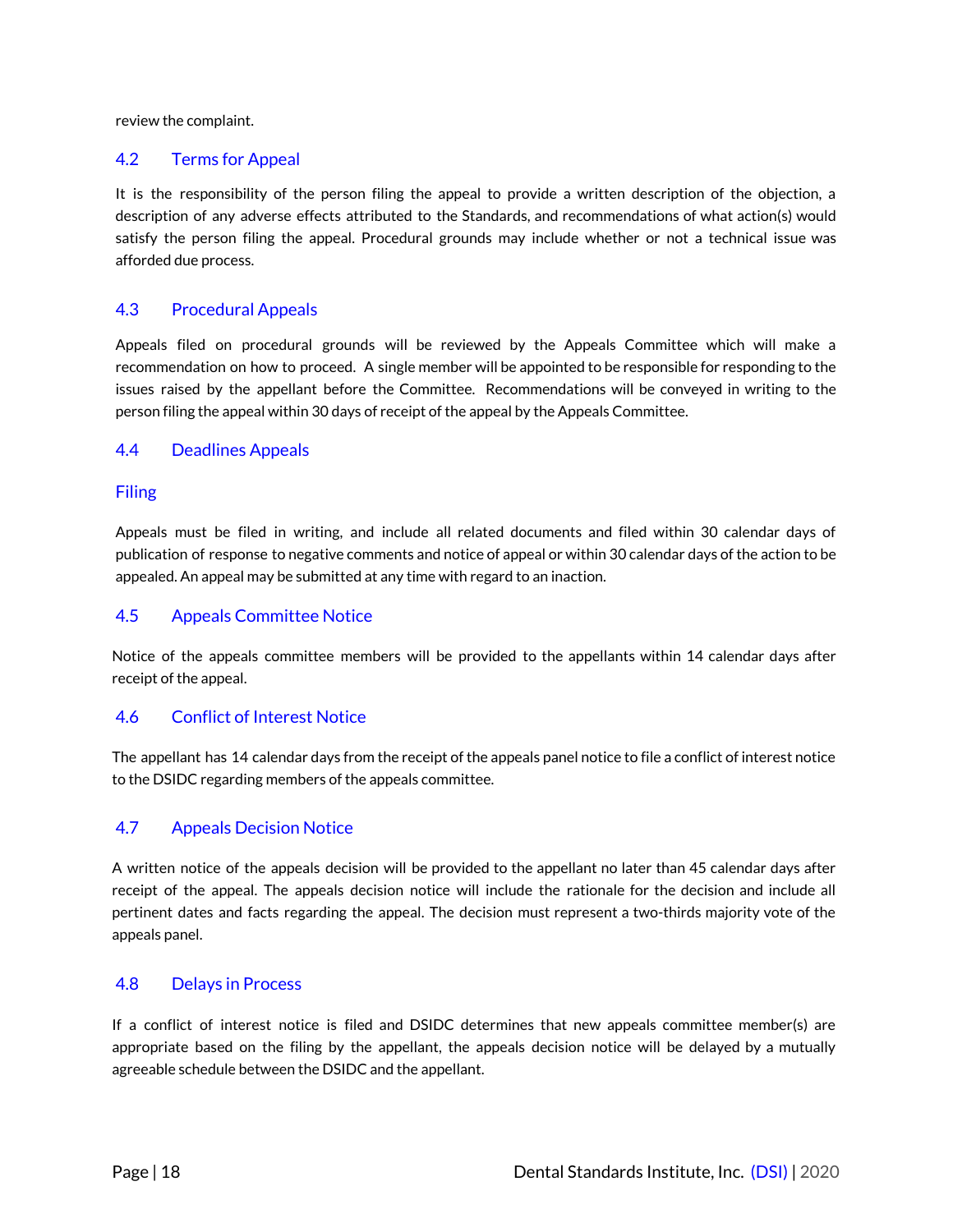#### 4.9 Process

The appeals process and deliberation of the committee may be accomplished by teleconference and other means but does not require an in-person hearing.

#### 4.10 Records

Records of all appeals will be maintained by the Appeals Committee, filed by the DSIDC and made available to ANSI for audits or upon request.

If the written response and Pre-Appeals Process and potential actions do not satisfy the person filing the appeal, and the appeal is denied, the person filing the appeal has the option to further contest the action by filing a procedural appeal with ANSI. It is the responsibility of the Appeals Committee to inform the person filing the appeal of the opportunity to take this action within 30 days. The person filing the appeal must file the appeal with ANSI in writing. Further appeals of approval of the standard can be made to ANSI only after it has been approved as an ANS. The DSI must provide all appeal documentation to ANSI prior to the appeal being filed with ANSI.

#### 4.11 Notice

The Appeals Committee will provide written information on the appeals process to the consensus groups during the balloting process.

#### <span id="page-18-0"></span>**5.0 Maintenance of Standards**

#### 5.1 Maintenance of ANSs

The period for an ANS is five years unless ANSI grants an extension based on a written request and rationale from the DSIDC. DSI will support and fund all activities of the DSIDC required for the continued maintenance and administrative support of ANSs submitted. This support includes the publication of the ANSs, providing interpretations if requested, and processing revisions. After the period of five years from the date of approval, each ANS must be reaffirmed, revised or withdrawn.

#### 5.2 Review Procedures

No later than the fourth year after being approved as an ANS, each Standard must be reviewed by the DSIDC and the consensus body for updates and revisions. After this process, the DSI may submit the appropriate forms for re-approval of the ANS by ANSI. At this review period, the DSIDC has the following options:

- a. Revise the approved Standard by providing updated language which might change the technical content or interpretation.
- b. Reaffirm that the review of the Standard resulted in the decision to make no changes.
- c. Withdraw the Standard if it is deemed of no current value to Stakeholders.

Any of the above actions require approval by the DSIDC, consensus body approval and require filing the appropriate documents with ANSI. A record of the review and these decisions should be reflected in the minutes of the DSIDC.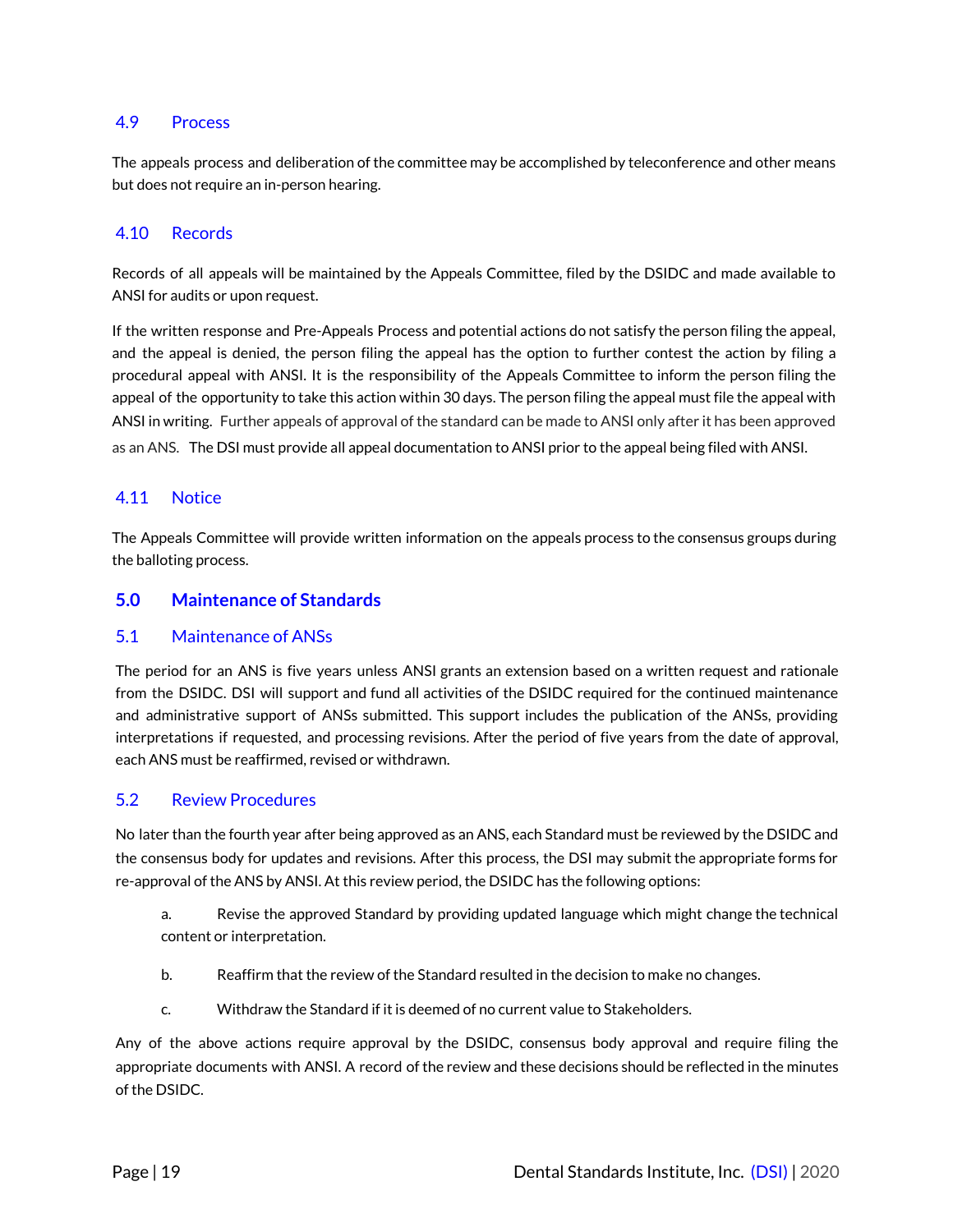DSI acknowledges that the ANSI Executive Standards Council (ExSC) may remand an American National Standard (ANS) for reconsideration as a result of an audit or an appeal and be considered by the ANSI Board of Standards Review.

# <span id="page-19-0"></span>**6.0 Documentation and Administrative Elements**

#### 6.1 Metric

Any reference to measurement in the Standards will be consistent. However, it is not anticipated that the Standards will include units of measure.

# 6.2 Records Retention Policy

DSI will maintain all DSIDC records permanently, as specified in the DSI records retention policy.

#### 6.3 ANSI Request for Documents

The DSIDC, Chair, and CEO will comply with all ANSI document policies and requests for documents.

#### 6.4 Harmonization

DSI supports the concept of harmonization. Harmonization is an ANSI essential requirement for conflict resolution. It applies to the process of resolving potential conflicts between existing and proposed ANSs. Harmonization defines an additional process beyond reviewing existing Standards for duplication. The DSIDC, Chair, and CEO will work with all Stakeholders to assure that harmonization is reached in the Standards development process. The DSIDC will be responsible for review of any Standards that may present duplication and will make every effort to prevent duplication or conflict.

#### 6.5 Patents

It is the intention of DSI to comply with ANSI's current patent policy.

# 6.6 Copyright

DSI and the DSIDC will comply with all U.S. Copyright Law requirements.

# 6.6.1 Copyright Assignment

The CEO, DSI staff, and each person agreeing to serve on the DSIDC, or as the Chair, technical committee members, consultants, ad hoc committee members and consensus group members, will be required to sign an agreement to relinquish their right to all materials developed by DSI during the Standards development process. All products will be the sole ownership of DSI. The CEO will keep the agreement forms stipulating this assignment on file with the DSIDC documents.

#### 6.6.2 Documentation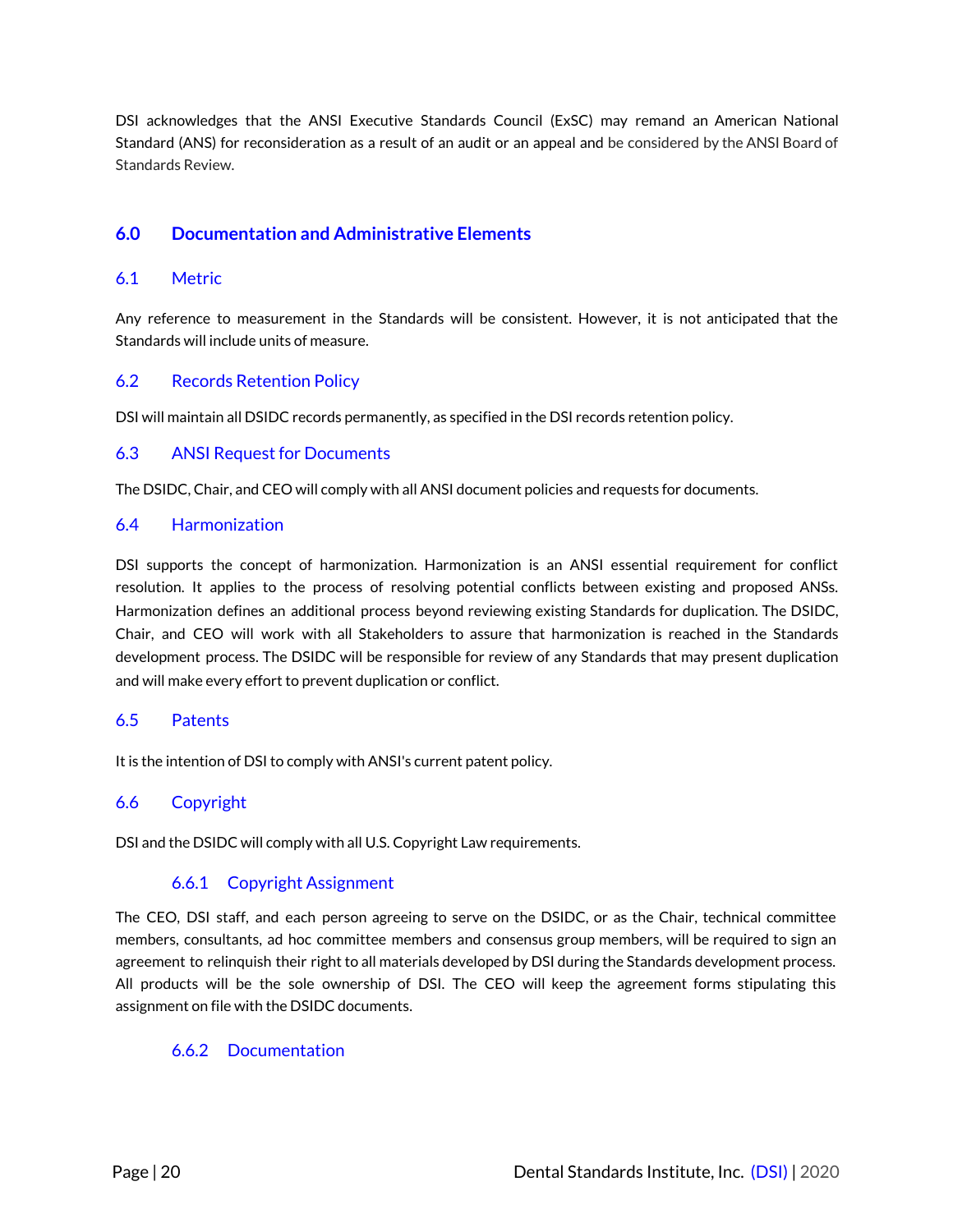All versions of draft Standards, materials, and ballots shall be marked "Copyright: DSI." DSI will register all ANSs with the US Copyright office.

# 6.7 Commercial Terms and Conditions

It is the intention of DSI to comply with ANSI's current terms and conditions for Commercial Terms and Conditions as provided in the AER.

# 6.8 Liability and Warrantees

Although DSI intends to develop Standards in electronic transmission of information regulation, it cannot be held accountable for individual practitioners or for the improper implementation of its Standards.

# 6.9 Conflict of Interest

Members of the DSIDC, the Chair, consultants and technical committee members shall sign a conflict of interest statement to assure that they agree with the conflict of interest policies of DSI and will adhere to those policies during the Standards development processes in which they participate.

# 6.10 Logo

DSI will grant the use of the DSI logo to identify Standards approved and developed by the DSIDC and subsequently approved as an ANS. DSI will use the ANS logo for use on a published American National Standard only as directed and approved.

# 6.11 Evidence of Compliance and Audit Process

The CEO is responsible for the compliance of all AER procedures and for the maintenance of documents to show evidence of compliance with the procedures. The CEO or Chair will provide any material requested by ANSI, including all documents required for audits. The DSIDC will provide all documentation and provide support and information to the ANSI audit team and welcome recommendations for continuous improvement of the DSI Standards process.

# 6.12 Indemnity

DSI agrees to hold ANSI harmless from any suit or claim filed against ANSI which might arise from a Standard that is a product of the DSI's Standards process and submitted as an American Standard.

# 6.13 Antitrust Policy

It is the intention of DSI to comply with ANSI's current antitrust policy and to develop Standards in accordance with applicable antitrust and competition laws. Meetings amongst competitors to develop ANSs will be conducted in accordance with these laws.